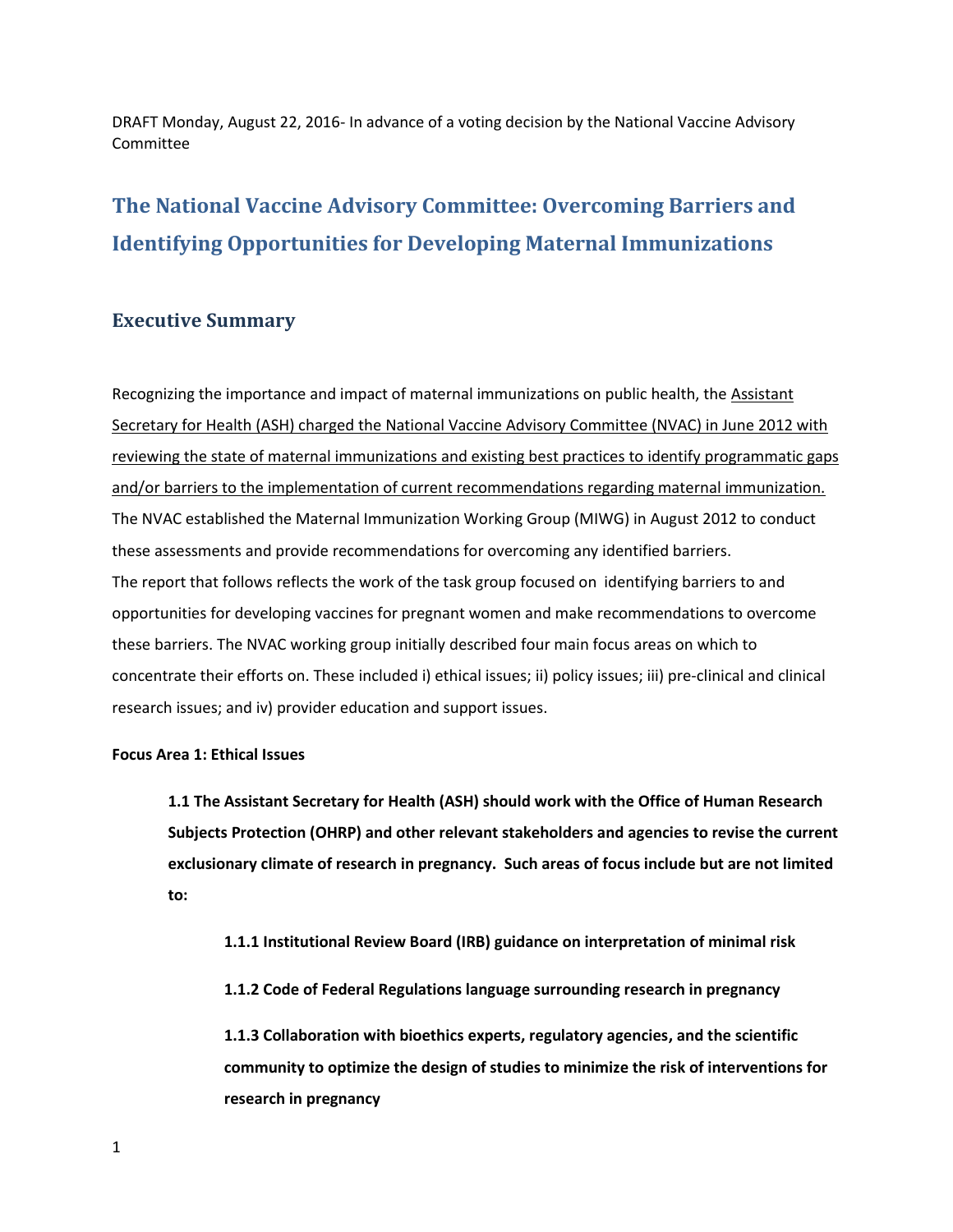> **review 1.1.4 Relevant regulations, statutes, and policies that should be modified to indicate that pregnant women are not a vulnerable population for the purposes of ethical**

 **review 1.2 The ASH should work with OHRP and the stakeholder community to develop policy and regulatory guidelines that would promote inclusion of pregnant women in clinical trials when scientifically appropriate** 

#### **Focus Area 2: Policy Issues**

**2.1 The ASH should continue to support maternal immunization as an important public health strategy to encourage manufacturer investment in the development of new and currently licensed vaccines for additional indications for use specifically in pregnant women** 

**2.2 The ASH should advocate to the Secretary of Health and Human Services to resolve the uncertainties around coverage under the Vaccine Injury Compensation Program (VICP) for vaccines administered to pregnant women that are not recommended for use in children by the Centers for Disease Control (CDC), and for liability protections for live-born infants born to mothers vaccinated during pregnancy** 

**Focus Area 3: Pre-Clinical and Clinical Research Issues** 

**3.1 The ASH should prioritize increased support for pre-clinical and early clinical research to understand the immune response during pregnancy and to develop vaccines for pregnant women:** 

**3.1.1 The ASH should work with federal and non-federal stakeholders to create or promote mechanisms that support investigator-initiated and other types of research that fosters innovation and expands the field of vaccines for pregnant women** 

**3.2 The ASH should emphasize the need for a better understanding of the public health burden of diseases preventable by maternal immunization**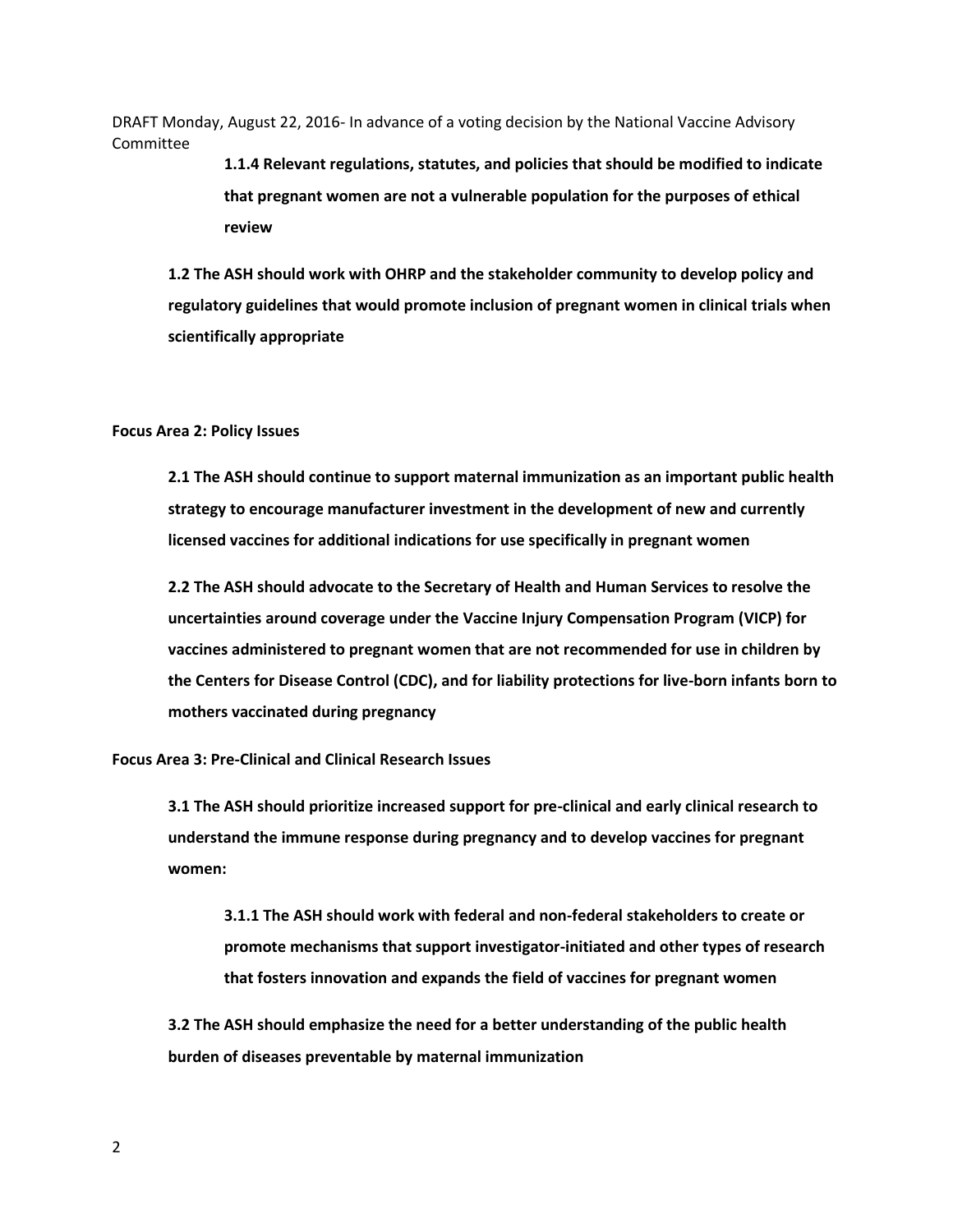**3.3 The ASH should work with CDC, NIH, and other relevant federal agencies to support evaluation of the maternal and neonatal outcomes of vaccines administered during pregnancy with respect to the (1) safety of vaccines and (2) effectiveness of vaccines to reduce maternal and infant morbidity and mortality caused by vaccine-preventable diseases, and (3) to better understand the potential risks and benefits of maternal immunization** 

**3.4 The ASH should support continuing evaluation of vaccines in pregnant women and infants born to vaccinated mothers, while advocating for the adoption of standardized approaches to data collection, analysis, and safety evaluation** 

**3.5 The ASH should support the adoption and utilization of standardized definitions of possible maternal and neonatal outcomes to evaluate the safety and effectiveness of vaccines administered during pregnancy** 

**3.6 The ASH should convene stakeholders and other federal agencies to work on the expansion of pharmacovigilance systems that readily link maternal and infant electronic health records and safety surveillance systems** 

#### **Focus Area 4: Provider Education and Support Issues**

**4.1 The ASH should encourage professional societies to continue to support the inclusion of pregnant women in clinical research** 

**4.2 The ASH should work with relevant stakeholders to increase awareness among obstetric providers and pregnant women about the importance of vaccine research during pregnancy** 

**4.3 The ASH should work with professional societies to educate obstetricians and other obstetric providers on vaccination and interpretation of new regulations regarding labelling (i.e., the Pregnancy and Lactation Labeling Rule) so they can make informed decisions and counsel their patients more effectively**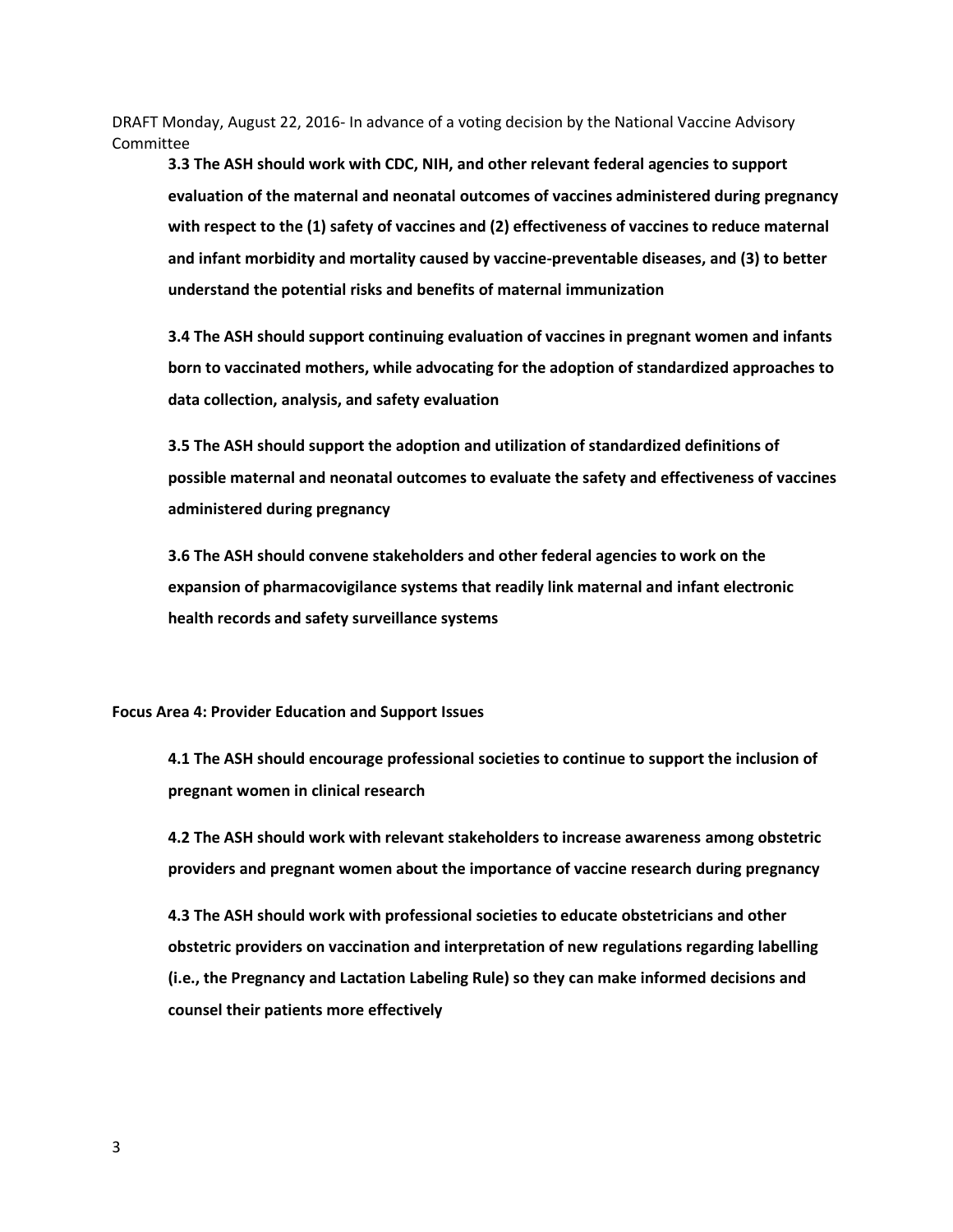Infants are vulnerable to vaccine-preventable diseases during the first months of life due in part to the susceptibility gap that occurs when they are too young to be vaccinated but are still at a considerable risk of morbidity and mortality from those diseases. Early infancy, including the neonatal period or the first 28 days of life, is the most vulnerable time for childhood survival (UNICEF 2016). For example, the risk of influenza hospitalizations in infants less than six months of age is higher than in older children or elderly populations (Poehling, Edwards et al. 2006, Poehling, Edwards et al. 2013). And although infants are at a significantly higher risk of influenza-related complications, the available influenza vaccines are not licensed for use in infants less than six months of age. The lack of existing measures to protect infants from complications related to acquiring a disease for which a vaccine is available for older children represents a considerable gap that needs to be addressed. Immunizing pregnant women to allow for transplacental transfer of maternal antibodies to the infant who will thus be born with existing antibodies against vaccine-preventable diseases (e.g. influenza, pertussis, and tetanus) is a strategy that has been successfully used to reduce the burden of these diseases in infants in the United States (Steinhoff 2013). This has led to exploring the use of the same approach to shield infants from complications related to additional infectious diseases that could also be prevented by immunization (e.g. Respiratory Syncytial Virus and Group B Streptococcus) (Catlin 2008, Bizzarro, Shabanova et al. 2015, Kochanek, Murphy et al. 2016, Manuck, Rice et al. 2016).

*Influenza.* In the 1960s, the Advisory Committee on Immunization Practices (ACIP) managed by the Centers for Disease Control and Prevention (CDC) acknowledged the benefits of maternal influenza immunization both in preventing disease in the infant as well as in the mother. It was then that CDC first recommended that the influenza vaccine be administered to pregnant women who had high- risk medical conditions (Burney 1960). This recommendation was updated in 2004 for pregnant women to be vaccinated for influenza during all trimesters as well as women who would become pregnant during the influenza season (Fiore, Uyeki et al. 2010, National Center for and Respiratory 2011).

The coverage rate for the influenza vaccine administered during pregnancy since the recommendation was implemented has varied, but reached 47% after the H1N1 pandemic in 2009 (CDC 2012). More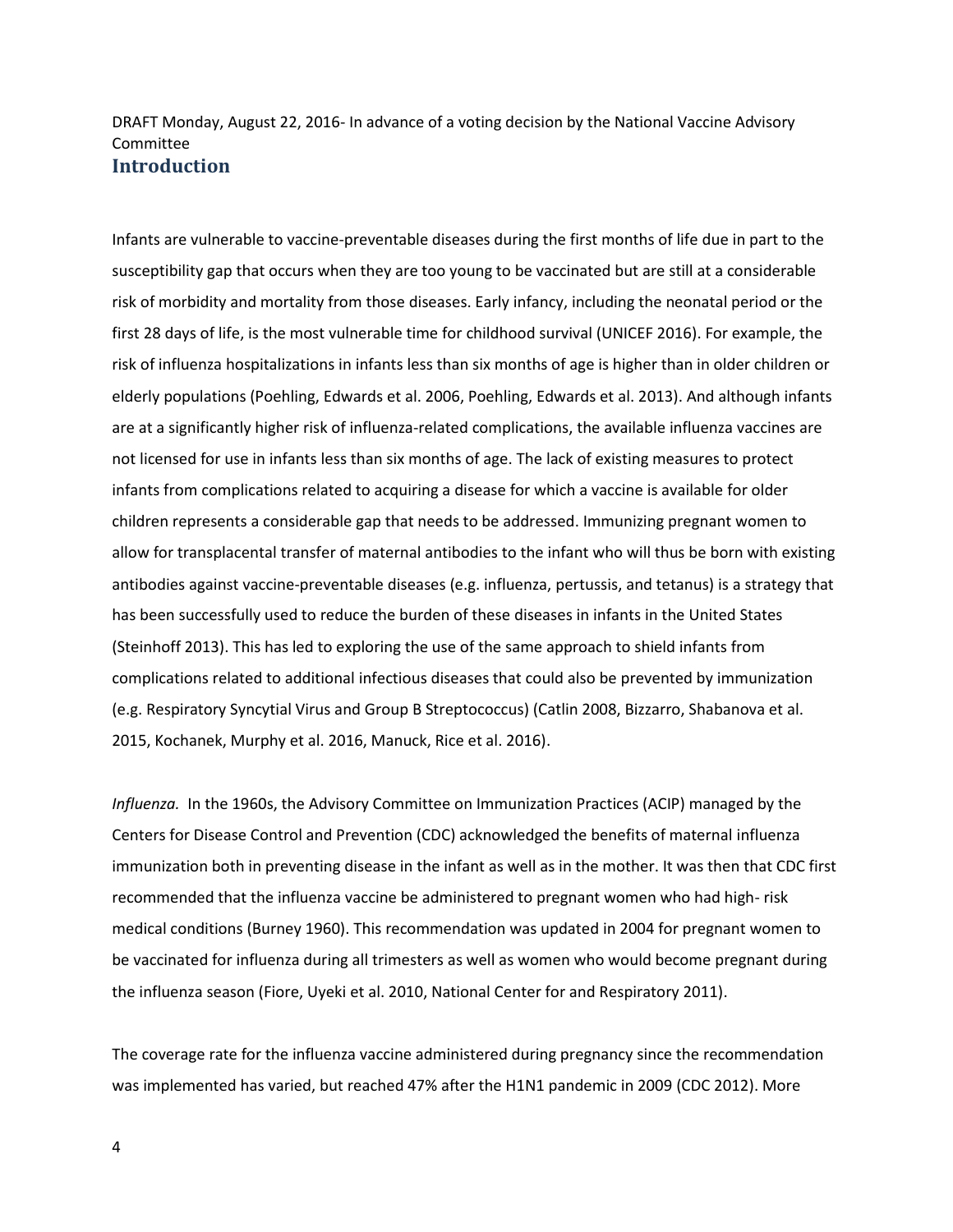recently, the CDC reported an increase in coverage up to 52.2% for the seasonal influenza vaccination in pregnant women for the 2013-2014 season (17.6% women received the vaccine before pregnancy and DRAFT Monday, August 22, 2016- In advance of a voting decision by the National Vaccine Advisory Committee 34.6% during pregnancy) (Ding, Black et al. 2014), which has remained steady during the following seasons.

 that included a cohort of 245,386 women and 249,387 infants demonstrated that infants who were born to vaccinated mothers had a reduced risk of 64% for influenza-like illness, 70% for laboratory-confirmed randomized clinical trials and observational studies (Omer, Goodman et al. 2011, Steinhoff, Omer et al. Maternal influenza vaccination has been an effective strategy used to protect infants less than six months of age from influenza-like illness and influenza-related hospitalizations. A retrospective study influenza, and 81% for influenza-related hospitalization within the first six months of life (Shakib, Korgenski et al. 2016). Similarly, other studies have also shown that maternal influenza vaccination is associated with an overall reduction in the incidence of hospitalization due to acute respiratory illness (regardless of etiology) among infants less than six months old (Regan, de Klerk et al. 2016). Preventing maternal influenza infection might additionally reduce the risk of the mother being the source of infection to the infant, and could also result in transmission of antibodies to the infant through breast milk (Schlaudecker, Steinhoff et al. 2013). Furthermore, some studies have suggested that influenza vaccination during pregnancy may have other indirect benefits such as a decrease in the rate of infants born small for gestational age, a decrease in the rate of preterm birth, and improvement upon other birth outcomes in some populations, but these findings have not been consistent among recent 2012, Richards, Hansen et al. 2013, Regan, de Klerk et al. 2016). In conclusion, these studies suggest that vaccinating pregnant women against influenza does not only protect the infant from influenza diseaselike symptoms but may also provide additional health benefits for both the mother and the infant.

 *Pertussis*. Infants are also exposed to other vaccine-preventable infectious diseases, such as pertussis (whooping cough). Infants have higher rates of pertussis infections than the rest of the population, and make up the largest burden of pertussis-related deaths, revealing the crucial need for providing protection against whooping cough during this stage (CDC 2011). CDC reported 3,159 cases of pertussis in infants less than six months of age between 2012 and 2013, compared to 892 cases of pertussis in infants 6-11 months of age (CDC 2015). In 2014 the majority of pertussis-related deaths also occurred among infants less than three months of age (CDC). Maternal immunization with the Tdap vaccine has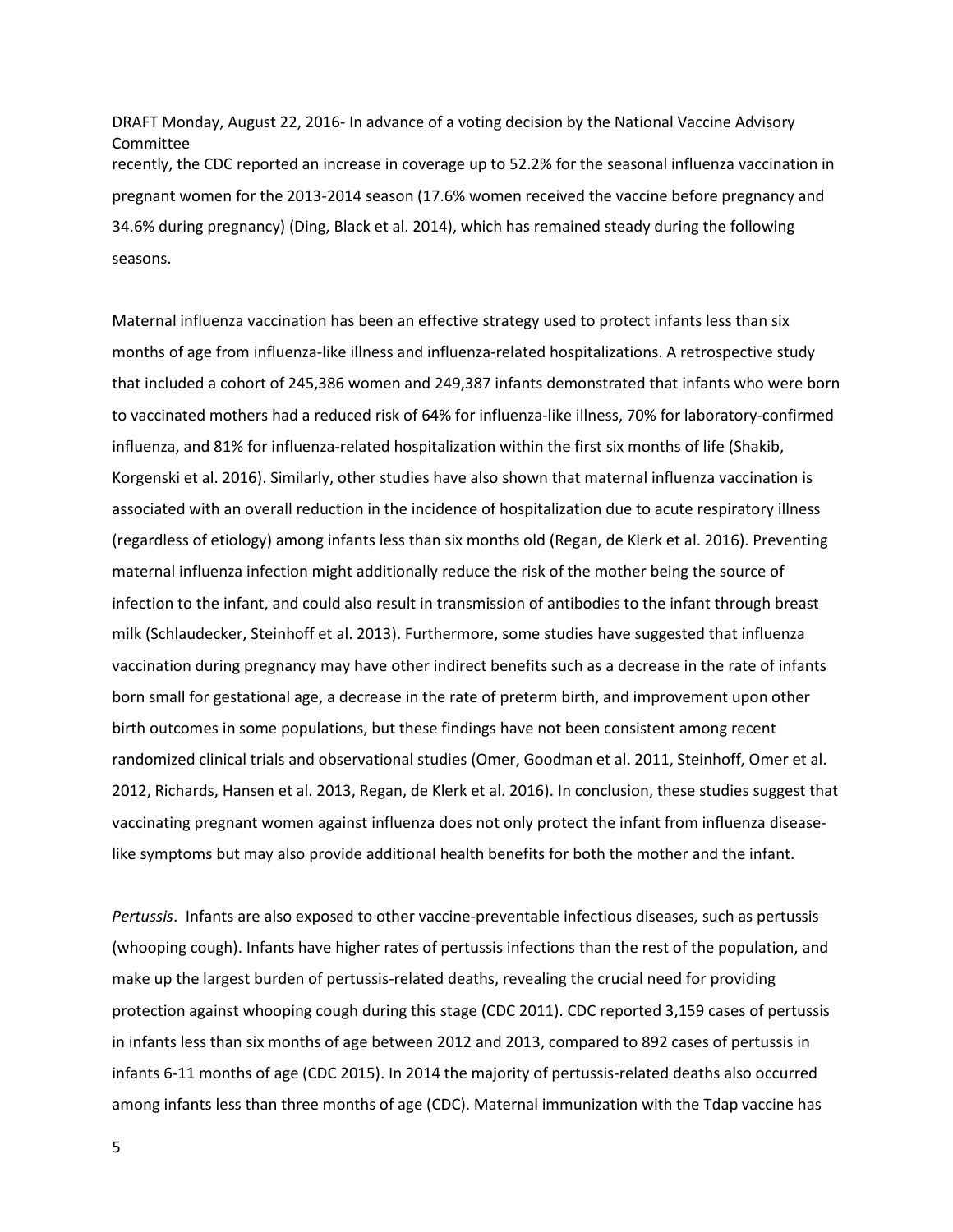been shown to effectively protect infants, through the passive transfer of antibodies from the mother to DRAFT Monday, August 22, 2016- In advance of a voting decision by the National Vaccine Advisory Committee the baby. Thus in 2012, CDC recommended the routine administration of a Tdap booster dose for pregnant women (CDC 2013), and further recommended that women should be re-vaccinated between 27 and 36 weeks of gestation with each subsequent pregnancy (CDC 2013). Although this recommendation has been implemented for a few years, the coverage for Tdap vaccination in pregnant women remains low. A recent observational study that included a cohort of 438,487 live births found that only 14% of the mothers received Tdap during pregnancy (Kharbanda, Vazquez-Benitez et al. 2016). Recent efforts by CDC and professional societies have helped increase Tdap rates in pregnant women to 41.7% as of 2013, but efforts are needed to continue to increase these rates (Kharbanda, Vazquez-Benitez et al. 2016).

Maternal Tdap administration has been shown to be both safe and immunogenic, as no acute maternal safety events or increased risks to the infant or mother have been reported to date (Munoz, Bond et al. 2014, Sukumaran, McCarthy et al. 2015, Sukumaran, McCarthy et al. 2015, Healy 2016, Kharbanda, Vazquez-Benitez et al. 2016). Infants in the United Kingdom born to mothers vaccinated with Tdap during pregnancy were less likely to have confirmed pertussis cases and more likely to have a reduction in pertussis-associated hospitalizations, demonstrating the effectiveness of Tdap immunization in decreasing infant disease (Amirthalingam, Andrews et al. 2014). Tdap immunization during pregnancy is also associated with achieving higher levels of pertussis antibodies in the infant, which remain present at two months of age (Munoz, Bond et al. 2014, Vilajeliu, Ferrer et al. 2016), and these high levels of pertussis antibodies in the cord blood have been correlated with protection against pertussis infection (Heininger, Riffelmann et al. 2013). These studies further validate the potential for maternal immunization as a strategy to protect infants from diseases such as pertussis.

 tetanus is an issue has resulted in a reduction of 94% in neonatal mortality (Schofield, Tucker et al. 1961, *Tetanus.* The use of prenatal tetanus toxoid immunization is another example of how effective maternal immunization strategies have been in reducing the burden of infant disease (Steinhoff 2013). The implementation of a tetanus immunization program during pregnancy in countries where neonatal Blencowe, Lawn et al. 2010, Steinhoff 2013). Although neonatal tetanus is not a concern in the United States, the success of the implementation of maternal tetanus toxoid vaccination globally is another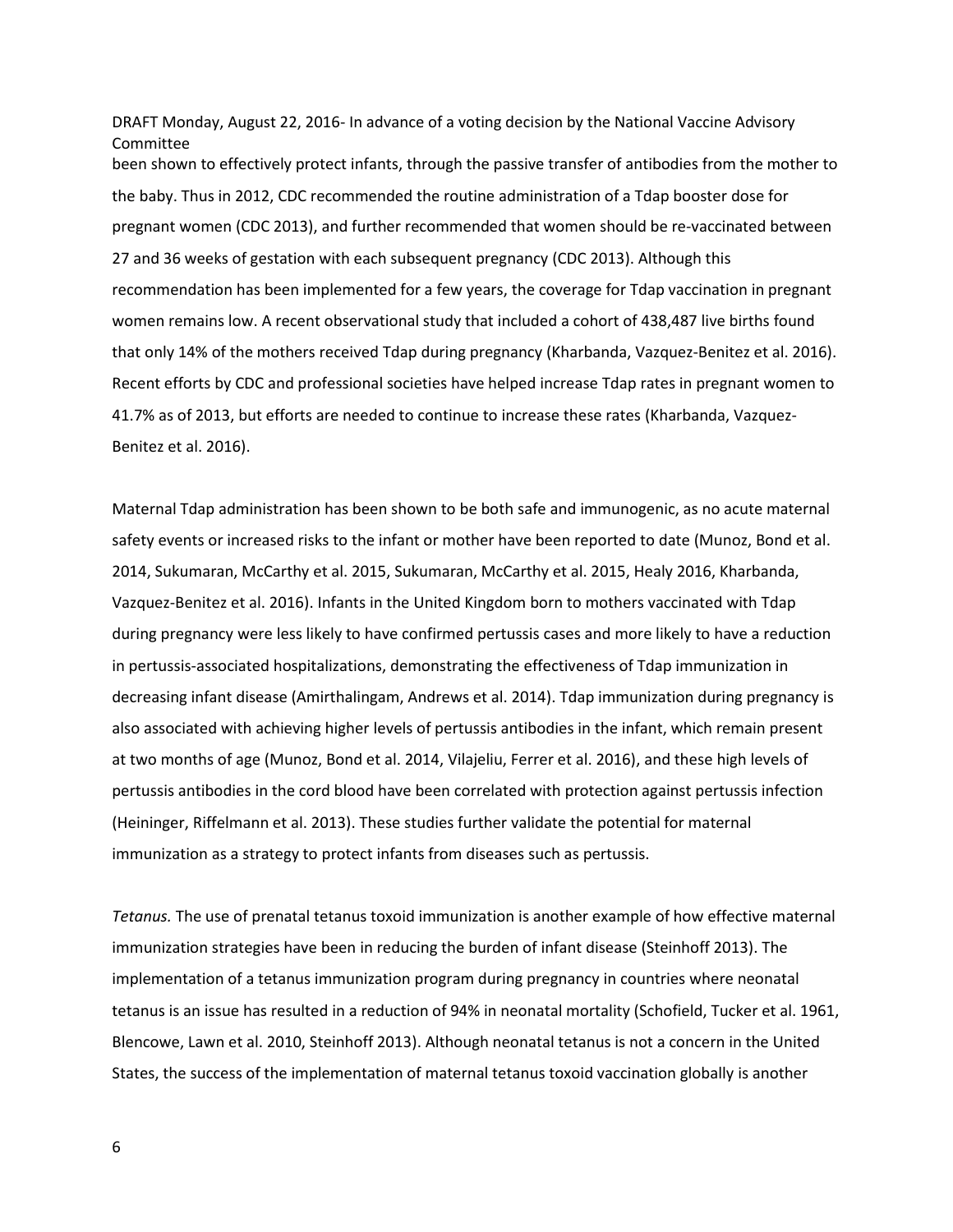DRAFT Monday, August 22, 2016- In advance of a voting decision by the National Vaccine Advisory Committee great example of how immunizing pregnant women against vaccine-preventable diseases is an effective strategy to reduce and prevent disease in infants (Blencowe, Lawn et al. 2010, Steinhoff 2013).

 *Additional Targets for Maternal Immunization.* There is also a great need for vaccines other than influenza and Tdap to be considered for administration to pregnant women to protect mothers and infants during the first months of life. The success of immunizing pregnant women against influenza has had such a positive outcome, that the same approach should certainly be attempted with immunizations against other diseases that put infants at risk. Relevant disease targets include vaccines against respiratory syncytial virus (RSV) and group B *Streptococcus* (GBS) (Beigi, Fortner et al. 2014, Abramson and Mason 2016), among others.

RSV infection often leads to viral pneumonia in infants less than two years of age and is responsible for high infant morbidity and mortality globally (Saso and Kampmann 2016). RSV vaccination during pregnancy would most likely provide temporary protection to vulnerable infants, for whom the burden of hospital admission and death remains the greatest (Saso and Kampmann 2016). GBS infection, perinatally acquired during birth may be prevented by vaccinating pregnant women and thereby eliciting high GBS-specific antibody levels. This, in turn, could potentially prevent perinatal transmission of GBS (i.e., transmitted from mother to newborn during birth). High antibody concentrations in the pregnant mother may also provide protection in infants against late onset of GBS disease by passively transferring these protective antibodies transplacentally (Baker, Carey et al. 2014, Rubin, Koso-Thomas et al. 2015). These infectious diseases, which are still highly prevalent in infants, are just a few examples of why maternal immunization efforts need to continue to be supported as a strategy to protect infants.

 barriers include ethics and policy considerations about including pregnant women in research, the need Maternal immunizations have been an effective strategy to protect both the mother and the infant against vaccine-preventable diseases. However, significant barriers remain that prevent the development and licensing of additional vaccines for maternal immunization strategies. Some of those for continued support of pre-clinical and clinical research on immunity, the impact and safety of immunizations during pregnancy, and educating obstetrical providers about the benefits of immunizations during pregnancy and the importance of including pregnant women in clinical research to provide the highest quality of health care. The Department of Health and Human Services recognized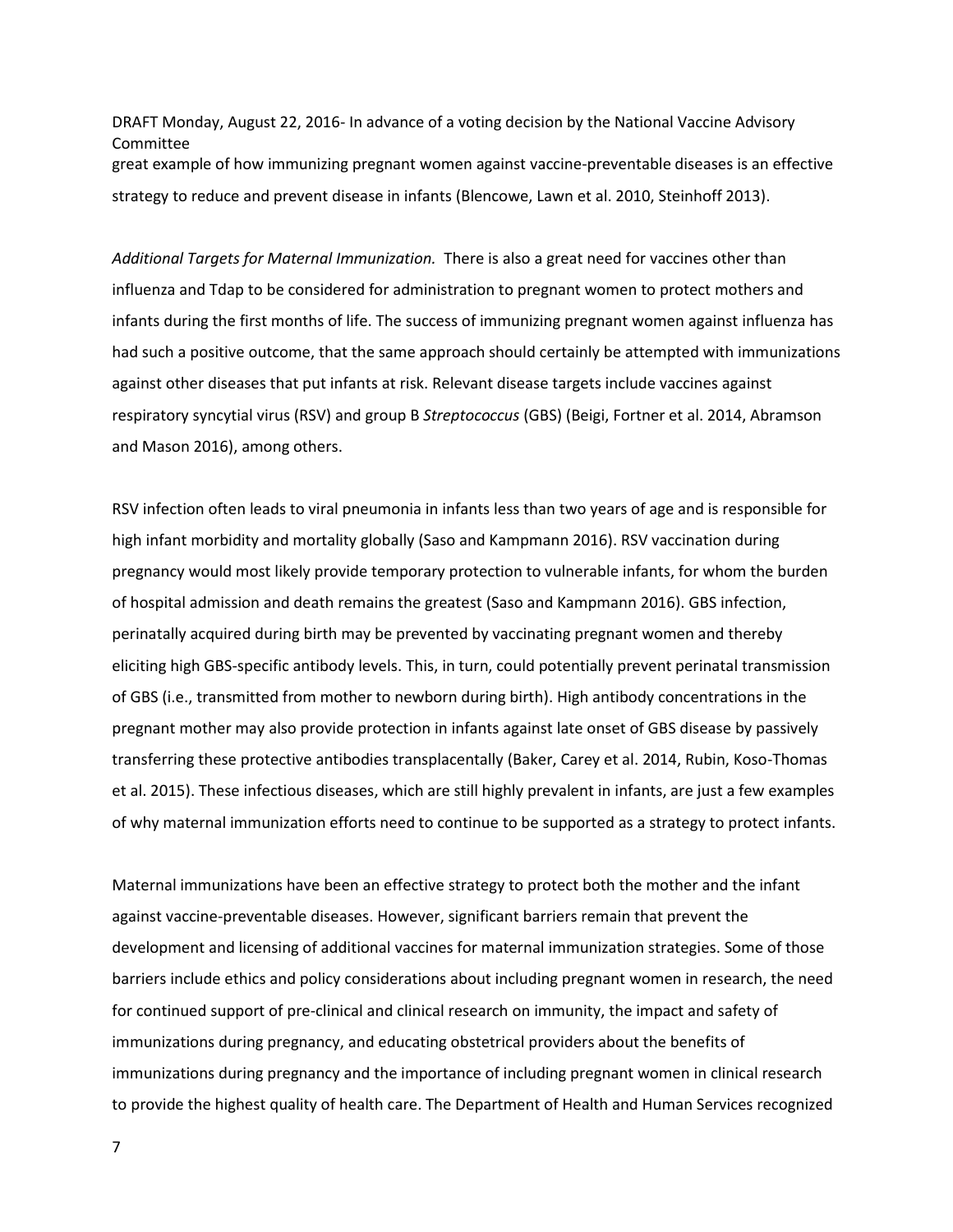DRAFT Monday, August 22, 2016- In advance of a voting decision by the National Vaccine Advisory Committee the need to address these barriers and subsequently charged the National Vaccine Advisory Committee with making recommendations that would address the problem.

#### **Charge to the National Vaccine Advisory Committee**

Recognizing the importance and impact of maternal immunizations on public health, the Assistant Secretary for Health (ASH) charged the National Vaccine Advisory Committee (NVAC) in June 2012 with reviewing the state of maternal immunizations and existing best practices to identify programmatic gaps and/or barriers to the implementation of current recommendations regarding maternal immunization. The NVAC established the Maternal Immunization Working Group (MIWG) in August 2012 to conduct these assessments and provide recommendations for overcoming any identified barriers. The NVAC separated the task into two sections as it was first necessary to address and understand the demand for maternal immunizations in order to then address the challenges in developing maternal immunizations.

The MIWG first focused on understanding the demand for maternal immunization programs by identifying existing patient and provider barriers to maternal immunization, and then shifted its focus to addressing the second part of the charge, which was to identify barriers to and opportunities for developing vaccines for pregnant women and to make recommendations to overcome these barriers. These two objectives were studied, considered, and recommendations issued separately, mainly because they necessitated different subject matter expertise. The first report recommended that the use of vaccines during pregnancy (such as those against influenza and pertussis disease) should be incorporated as a standard of obstetrical care as well as a standard of practice among any and all health care providers who administered health care services to pregnant women (National Vaccine Advisory 2015). The report that follows reflects the work of the second task group. Specifically, it lists the barriers and states the recommendations NVAC issued to address the second part of the charge, which was to identify barriers to and opportunities for developing vaccines for pregnant women and make recommendations to overcome these barriers. The NVAC working group initially identified four main focus areas on which to concentrate their efforts on. These included i) ethical issues; ii) policy issues; iii) pre-clinical and clinical research issues; and iv) provider education and support issues.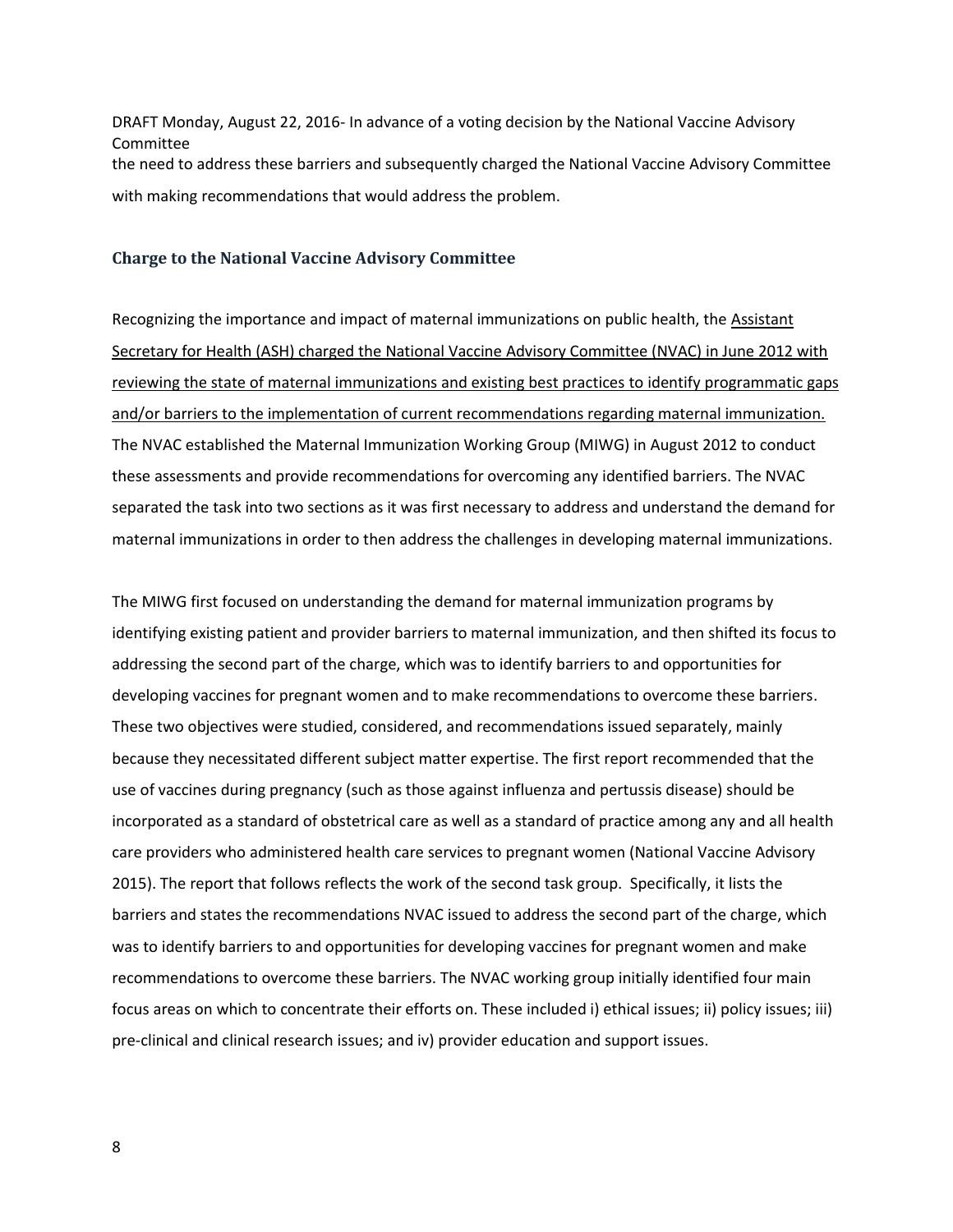DRAFT Monday, August 22, 2016- In advance of a voting decision by the National Vaccine Advisory Committee **NVAC Recommendations and Conclusions** 

**Focus Area 1: Ethical Issues** 

 **exclusionary climate of research in pregnancy. Such areas of focus include but are not limited 1.1 The Assistant Secretary for Health (ASH) should work with the Office of Human Research Subjects Protection (OHRP) and other relevant stakeholders and agencies to revise the current to:** 

 **1.1.1 Institutional Review Board (IRB) guidance on interpretation of minimal risk** 

 **1.1.2 Code of Federal Regulations language surrounding research in pregnancy** 

 **community to optimize the design of studies to minimize the risk of interventions for 1.1.3 Collaboration with bioethics experts, regulatory agencies, and the scientific research in pregnancy** 

**1.1.4 Relevant regulations, statutes, and policies that should be modified to indicate that pregnant women are not a vulnerable population for the purposes of ethical review** 

**1.2 The ASH should work with OHRP and the stakeholder community to develop policy and regulatory guidelines that would promote inclusion of pregnant women in clinical trials when scientifically appropriate** 

*Exclusion of Pregnant Research Subjects.* Participation in important areas of research continues to fall behind among women in general, and especially among the population of pregnant women, who are not frequently recruited to participate as vaccine research subjects. One could argue that the systematic exclusion of pregnant women from clinical research that might lead to significant benefits to the mother and the infant is harming, rather than protecting the woman and fetus from injuries, and that it is highly consequential. Although there is concern that including pregnant women in the study of new drugs and vaccines could potentially lead to fetal harm, it is critical to recognize that excluding pregnant women from research can also lead to harm. The most important historical example of this involved the use of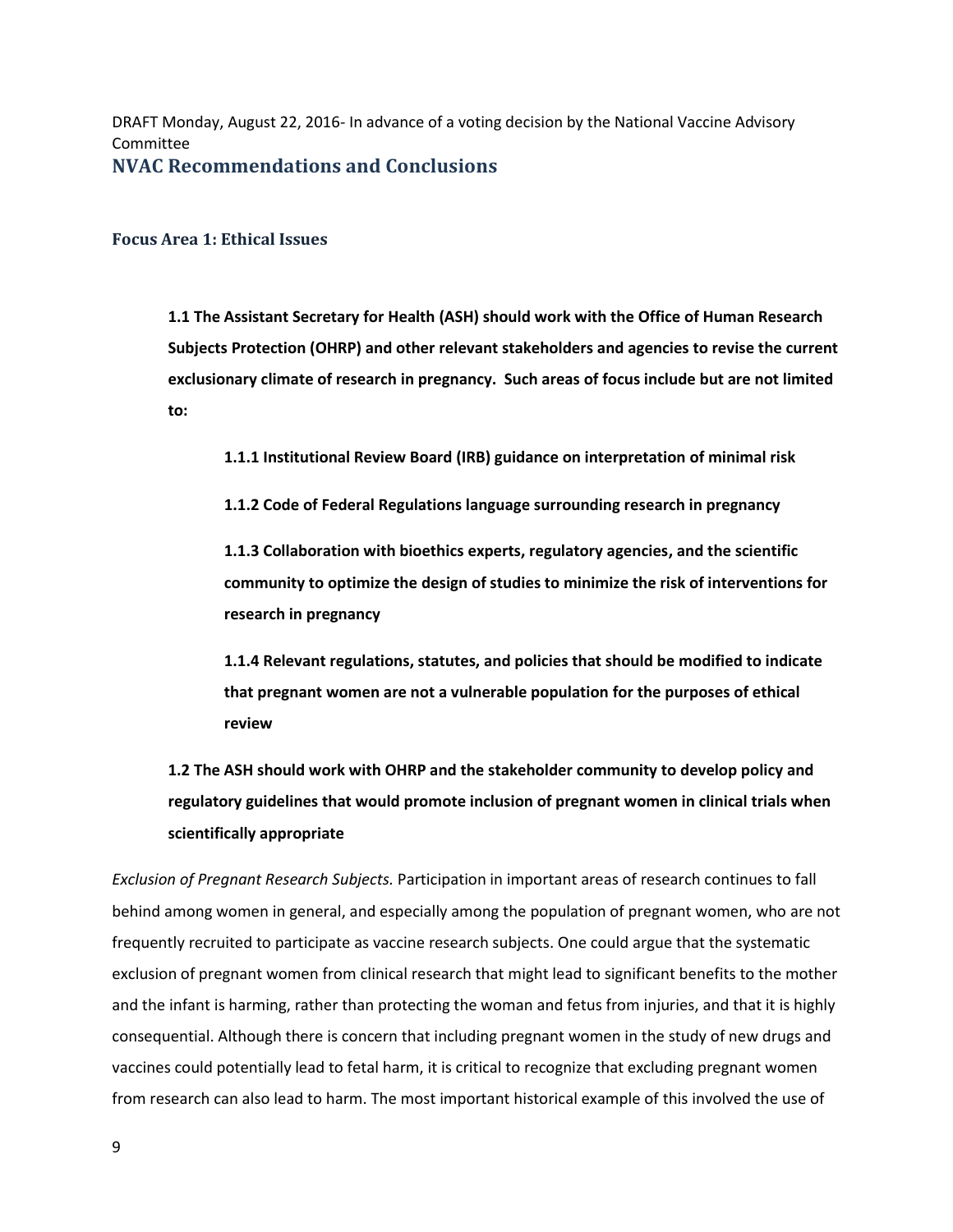DRAFT Monday, August 22, 2016- In advance of a voting decision by the National Vaccine Advisory Committee thalidomide during pregnancy (Committee on 2015). In this specific example, thalidomide had been approved in Europe and recommended for use during pregnancy, even though pregnant women had not been included in the clinical licensure studies. This widespread exposure could have been avoided had the drug been tested in pregnant women as well, which would have significantly reduced the number of affected children.

 population (Committee on 2015). The majority of pregnant women are affected by illnesses that require treatment or immunizations during pregnancy, or require immunizations administered for the benefit of the infant. Nonetheless, very few drugs, and no immunizations, are currently approved or specifically indicated for use in pregnancy by the Food and Drug Administration (FDA). If the medical treatment of pregnant women is based on studies from which they were excluded as participants, a concern of generalizability must be raised, as pregnant women are at risk of not receiving the same level of care available to the rest of the

 2014). Interestingly, there is no requirement to justify their exclusion from a protocol. In an effort to research subject protection rules that deal specifically with pregnant subjects) was changed in 2001 (45 Another challenge that contributes to the exclusionary climate toward pregnant subjects in clinical trials is that currently researchers must justify for the regulatory authorities the inclusion of pregnant women and specify what special protections will be in place during the test of the product (Beigi, Fortner et al. modify this approach, the wording of Subpart B of the Code of Federal Regulations (C.F.R.) (the human C.F.R.§ 46 Subpart B). The new language states that pregnant women *may be* involved in research if all of the following conditions are met:

*(a) Where scientifically appropriate, preclinical studies, including studies on pregnant animals, and clinical studies, including studies on nonpregnant women, have been conducted and provide data for assessing potential risks to pregnant women and fetuses;(b) The risk to the fetus is caused solely by interventions or procedures that hold out the prospect of direct benefit for the woman or the fetus; or, if there is no such prospect of benefit, the risk to the fetus is not greater than minimal and the purpose of the research is the development of important biomedical knowledge which cannot be obtained by any other means;(c) Any risk is the least possible for achieving the objectives of the research;(d) If the research holds out the prospect of direct benefit to the pregnant woman, the prospect of a direct benefit both to the pregnant woman and the fetus, or no prospect of benefit for the woman nor the fetus when*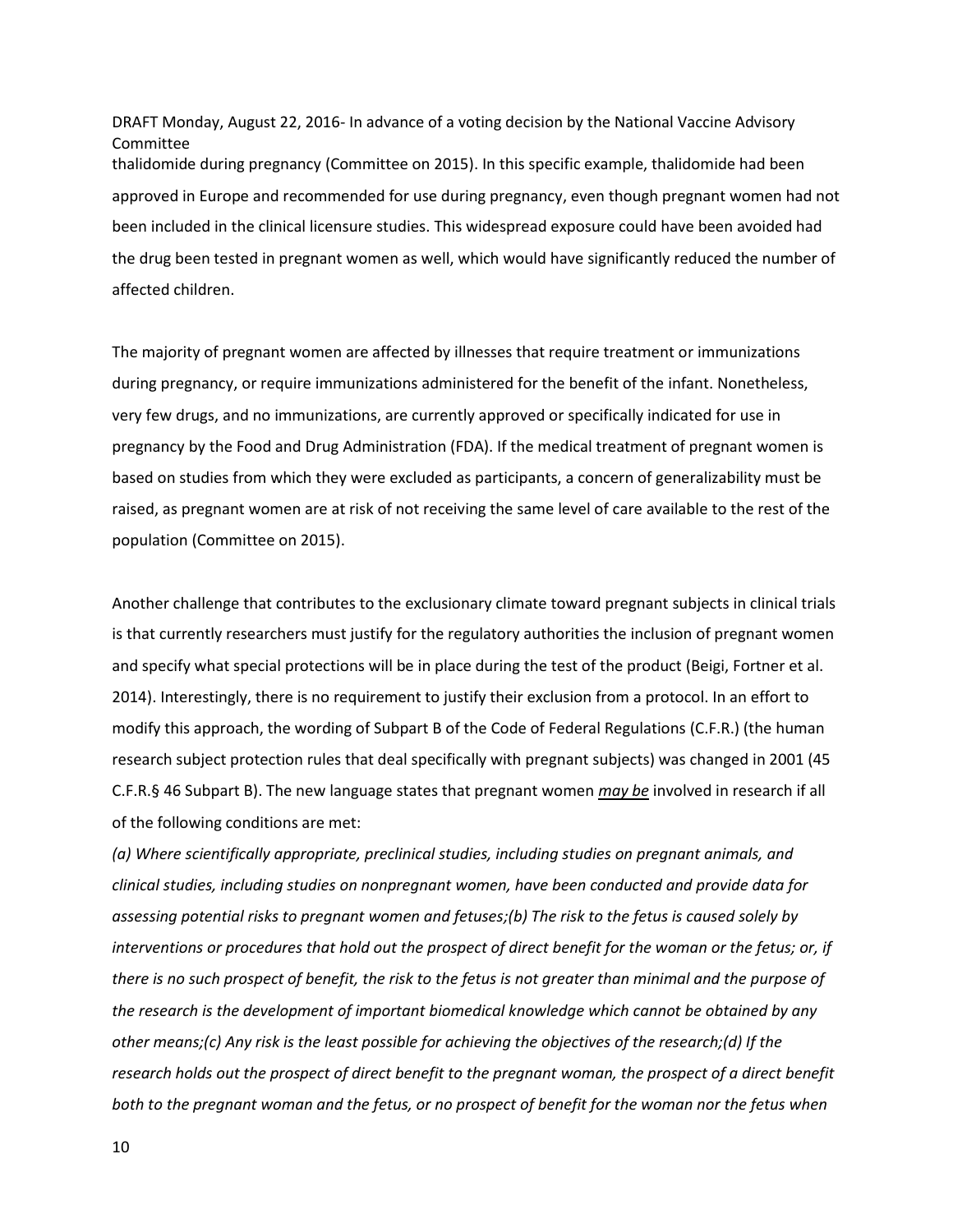*risk to the fetus is not greater than minimal and the purpose of the research is the development of important biomedical knowledge that cannot be obtained by any other means, her consent is obtained in accord with the informed consent provisions of subpart A of this part;(e) If the research holds out the prospect of direct benefit solely to the fetus then the consent of the pregnant woman and the father is obtained in accord with the informed consent provisions of subpart A of this part, except that the father's consent need not be obtained if he is unable to consent because of unavailability, incompetence, or temporary incapacity or the pregnancy resulted from rape or incest.(f) Each individual providing consent under paragraph (d) or (e) of this section is fully informed regarding the reasonably foreseeable impact of the research on the fetus or neonate;(g) For children as defined in § 46.402(a) who are pregnant, assent and permission are obtained in accord with the provisions of subpart D of this part; (h) No inducements, monetary or otherwise, will be offered to terminate a pregnancy;(i) Individuals engaged in the research will have no part in any decisions as to the timing, method, or procedures used to terminate a pregnancy; and (j) Individuals engaged in the research will have no part in determining the viability of a neonate.(45 C.F.R. § 46.204).* 

Although this modification has relaxed the restrictions faced by Institutional Review Boards (IRBs) when evaluating protocols that propose the inclusion of pregnant women, it is still far from requiring a justification to exclude them from research. In the past, and in an attempt to address similar barriers, the Department of Health and Human Services (HHS) made successive modifications to the policies and statutes for inclusion of human research subjects, to eventually guarantee the inclusion of additional research subjects other than men (Public Law 108 – 155, Pediatric Research Equity Act of 2003) (Miller 2001, Weitz, Freund et al. 2001, Poon, Khanijow et al. 2013, Elahi, Eshera et al. 2016). These included women, ethnic minorities, and children, leaving pregnant women to be one of the only major populations for which justification for exclusion does not need to be given (45 C.F.R. § 46.112(a)(3)) (Blehar, Spong et al. 2013). These historical precedents highlight the fact that pregnant women are not the only population to have faced challenges for the ethical testing of drugs. In 1963, the pediatric population was deemed an accidental "pharmaceutical orphan" due to their systematic exclusion from clinical trials in order to avoid perceived safety and liability concerns (Statement of Harry C. Shirkey 1963, Rumore 2016). Several directives, such as the Pediatric Research Equity Act (Public Law 108–55, 2003), and the Best Pharmaceuticals for Children Act (Title V of Public Law 110-85; FDA Amendment Act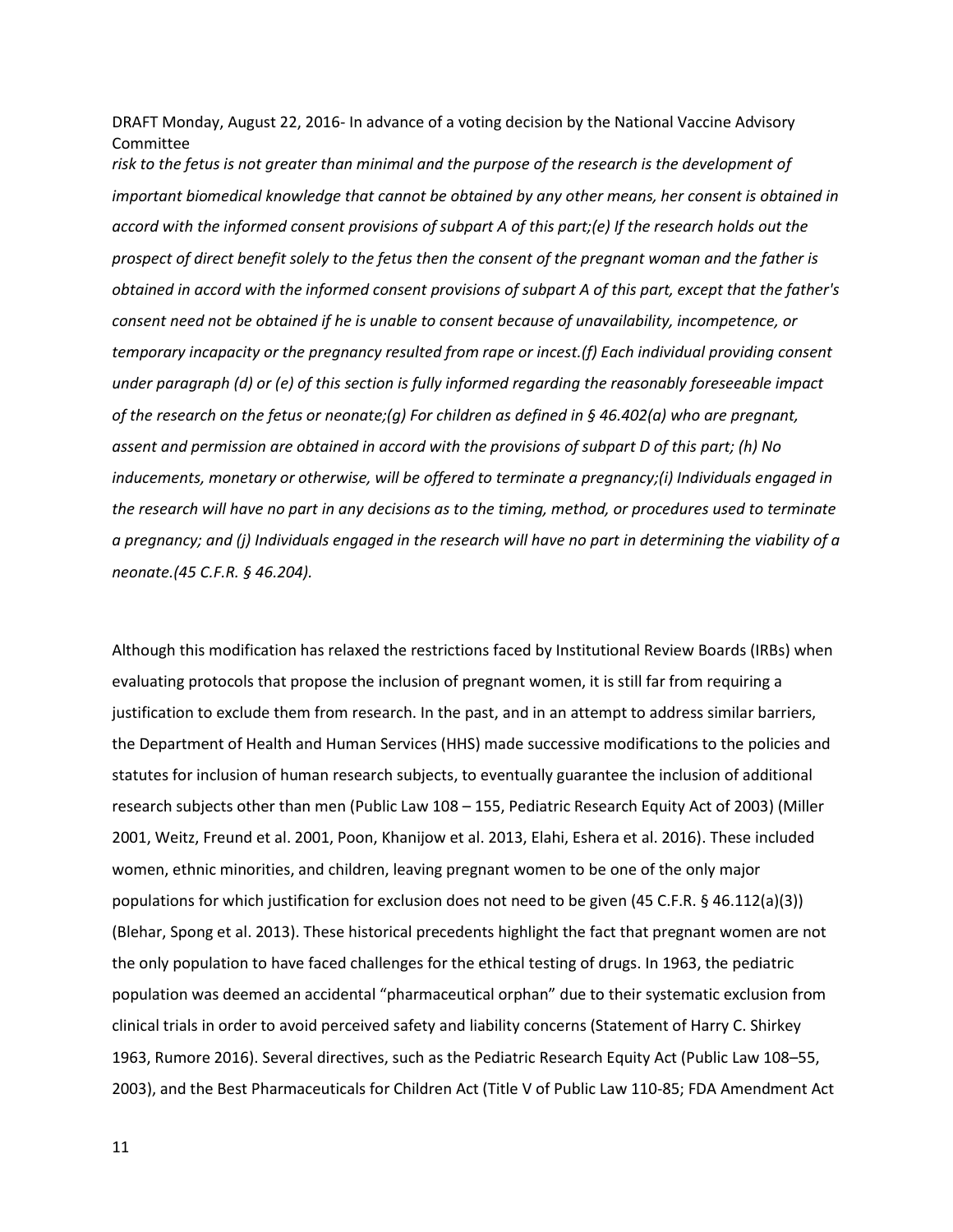DRAFT Monday, August 22, 2016- In advance of a voting decision by the National Vaccine Advisory Committee of 2007), were created in response to this claim, in order to deal with the discrimination against research on drugs that were being administered to children without including them in the pre-licensing testing. The result of these legislative efforts has been a marked increase in the number of clinical trials and studies that include pediatric subjects (Pasquali, Lam et al. 2012). A similar effort directed to require the inclusion of pregnant women in clinical trials might move the field towards a more balanced scientific consideration of issues.

*Pregnant Women are Not a Vulnerable Population*. One of the reasons that pregnant women have been systematically excluded from participating in clinical research, is that they are perceived as a vulnerable population. A vulnerable population is defined as one that has a compromised ability to protect its interests and provide informed consent (Blehar, Spong et al. 2013). However, pregnant women have the same decision-making capacity, ability to judge risks and benefits, and ability to provide informed consent as their non-pregnant counterparts. Thus, in 2010, a workshop sponsored by the National Institutes of Health (NIH) Office of Research on Women's Health, proposed that pregnant women in research trials should be defined as a "scientifically complex" rather than as a "vulnerable" population (Blehar, Spong et al. 2013, Committee on 2015). This classification is intended to reflect a combination of both physiological and ethical complexities that should be considered when balancing the interests of pregnant women and the newborn (Committee on 2015). This proposal was later supported by the American College of Obstetricians and Gynecologists (ACOG) expert committee opinion and the American Academy of Pediatrics (AAP) as well.

*IRB Interpretation of Minimal Risk*. Another barrier that directly influences the inclusion of pregnant women in the design of clinical research is the inconsistency of the interpretation of regulations across IRBs. IRBs are tasked with reviewing and approving research protocols ensuring the protection of the rights and welfare of human subjects. One of the most problematic issues that IRBs face is the interpretation of minimal risk. Without clear standards that define a threshold of acceptable risk associated with research, IRBs are left to strike a delicate balance between what they consider to be "acceptably-low" harm or discomfort, and the benefit accrued from conducting said research. This has been a serious point of concern that was raised by both federal and non-federal stakeholders, and that currently affects clinical research in other populations as well, but that is especially sensitive when reviewing research that calls for the protection of both the mother and the infant. Indeed in 2008, the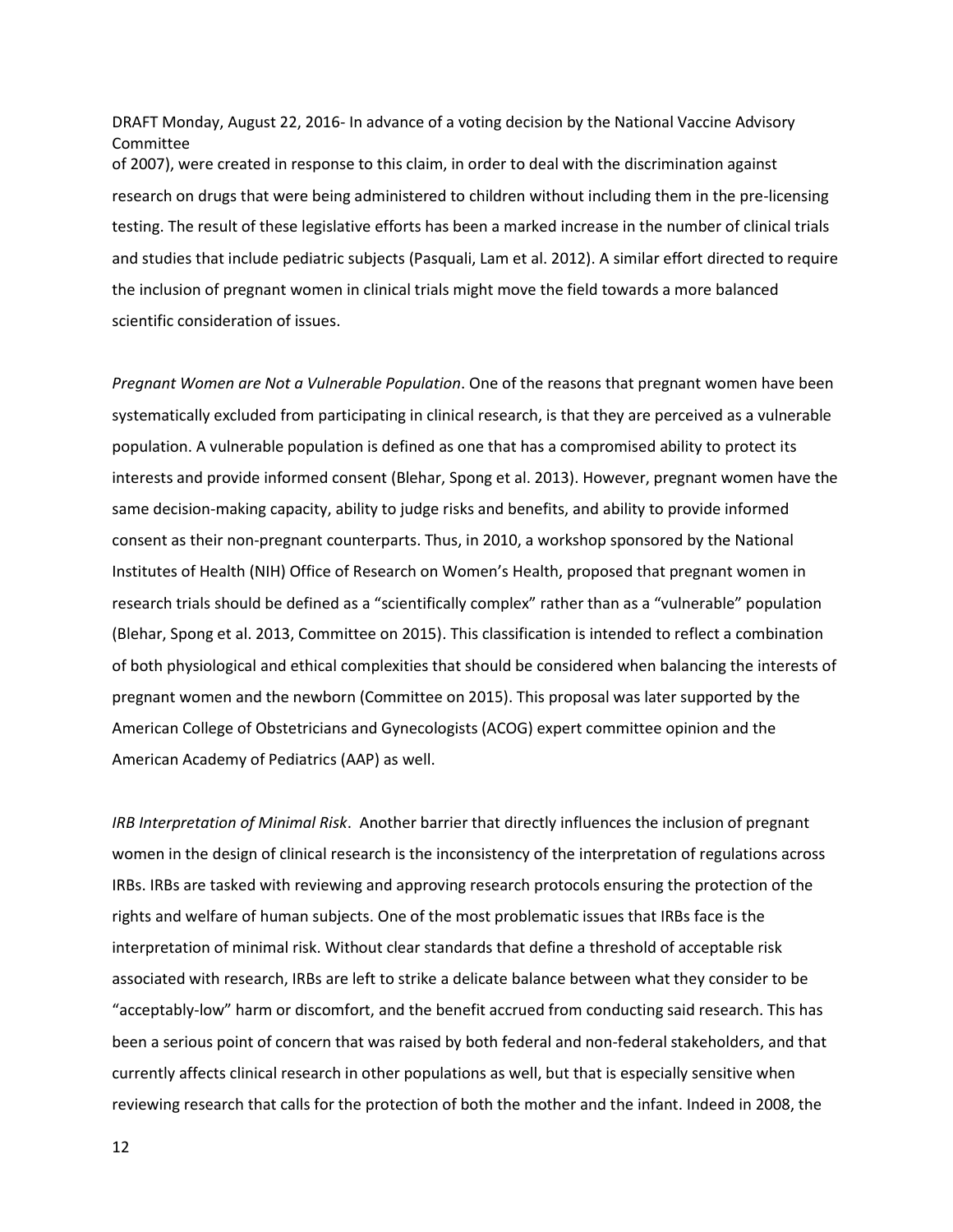Secretary's Advisory Committee on Human Subjects Research (SACHRP) issued recommendations advising on the interpretation of minimal risk related to all subjects involved in clinical research, but did not address the population of pregnant women specifically (Tilden 2008). Although this advisory committee gave its view and expanded on the definition of minimal risk as stated in the C.F.R. (45 C.F.R. part 46), it also clearly pointed out that "[i]n its estimate of research-related risk, the IRB should carefully consider the characteristics of subjects to be enrolled in research including an evaluation of subject susceptibility, vulnerability, resilience, and experience in relation to the anticipated harms and discomforts of research involvement" (Tilden 2008). In view of this, there might still be a role for the government, informed by the SACHRP and other specialized committees, to contribute to the education of IRB members regarding specific requirements, ethical standards, and regulations for research for scientifically complex populations such as pregnant women. Clear and standardized definitions of minimal risk interventions for both the mother and infant would ensure that all IRBs have access to shared guidance in order to decide i) whether to include pregnant women in clinical research and ii) the quantity and quality of interventions that could be approved in the protocol in order to maximize the benefit of said research.

Finally, in addition to the active development of vaccines for pregnant women and prevention of infections in the newborn period, and similar to the 2009 H1N1 influenza pandemic, the current Zika virus outbreak has once again raised awareness about the need for developing and articulating a pregnancy-specific ethical framework that can offer guidance to IRB and investigators for clinical trials to promote the inclusion of pregnant women (Omer and Beigi 2016). This highlights that the need for manufacturers, researchers, IRBs, providers, and the public to understand the benefits of creating a culture of inclusion of pregnant women in clinical research is paramount.

## **Focus Area 2: Policy Issues**

 **2.1 The ASH should continue to support maternal immunization as an important public health strategy to encourage manufacturer investment in the development of new and currently licensed vaccines for additional indications for use specifically in pregnant women**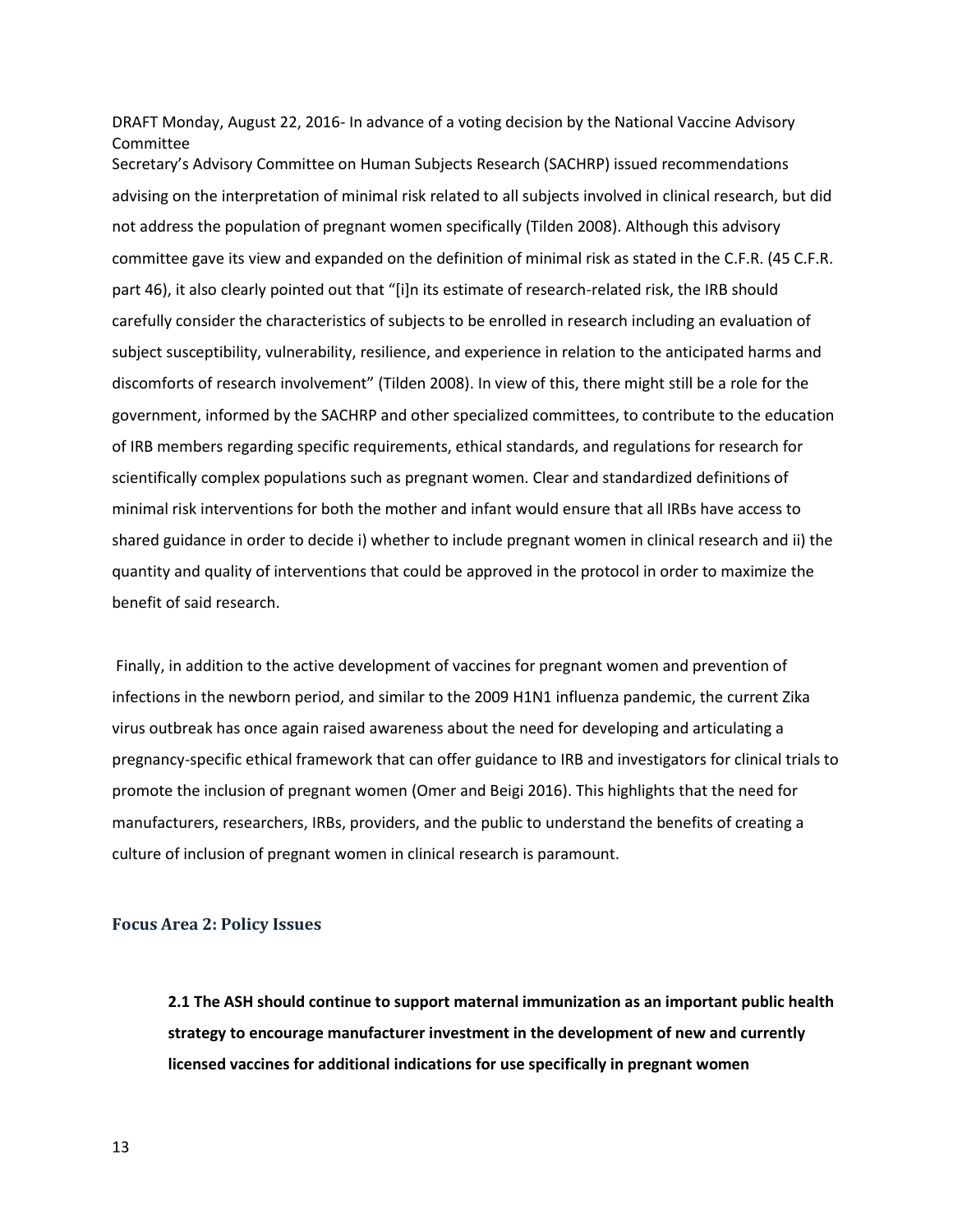**2.2 The ASH should advocate to the Secretary of Health and Human Services to resolve the uncertainties around coverage under the Vaccine Injury Compensation Program (VICP) for vaccines administered to pregnant women that are not recommended for use in children by the Centers for Disease Control (CDC), and for liability protections for live-born infants born to mothers vaccinated during pregnancy** 

*Maternal Immunization as a Public Health Strategy*. Despite remarkable strides as a global community in combating mortality in children under the age of five, the rate of infant deaths due to infectious diseases remains unacceptably high (UNICEF 2016, UNICEF 2016). Maternal immunizations have emerged as a promising global strategy to protect infants against vaccine-preventable infectious diseases (Lindsey, Kampmann et al. 2013, Amirthalingam, Andrews et al. 2014, Beigi, Fortner et al. 2014, Gerdts, van Drunen Littel-van den Hurk et al. 2016, Regan, de Klerk et al. 2016, Shakib, Korgenski et al. 2016). Two types of vaccines, seasonal inactivated influenza and Tdap, are already routinely recommended by CDC to be administered during pregnancy (Burney 1960, Harper, Fukuda et al. 2004, CDC 2011, CDC 2013), although there are currently no vaccines specifically indicated for use in pregnant women by the FDA. The lack of a specific indication for pregnancy for current vaccines, together with the fact that there are additional disease targets with significant morbidity and mortality affecting infants (Lindsey, Kampmann et al. 2013, Liu, Oza et al. 2015, Abramson and Mason 2016), motivates prioritizing the need for the development of new and improved vaccines for use by expectant mothers in order to successfully protect infants during the first months of life. Several immunizations that could be efficacious against infant disease are already being developed and include vaccines against RSV and GBS. The support of the public health community moving these prototypes through the pipeline is essential to ensure the success of the vaccines already in development and to promote the innovation of new vaccines that would address additional needs.

 fully committing to obtaining specific indications for use during pregnancy for new and developed vaccines is the uncertainty about the scope of coverage and liability protection for these vaccines under the Vaccine Injury Compensation Program (VICP) (42 U.S.C. § 300aa-10 to 300aa-15) (Health and Services Administration 2007). The VICP was created by the Childhood Vaccine Injury Act of 1986, as amended (Vaccine Act) (42 U.S.C. §§ 300aa-1 to 300aa-34), which also established the National Vaccine *Liability Protection*. Another significant hurdle preventing vaccine developers and manufacturers from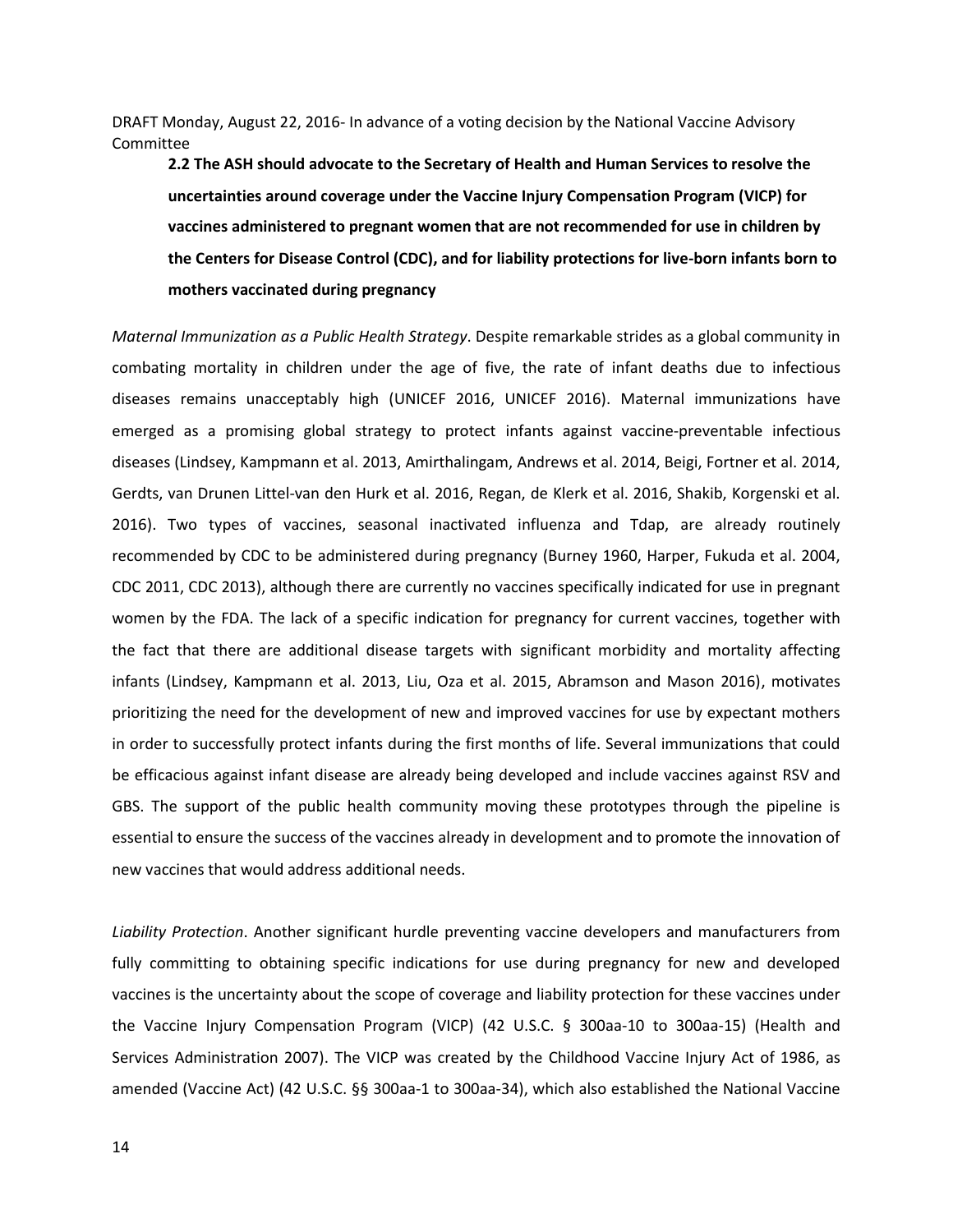Program Office (NVPO) and the Health Resources and Services Administration's (HRSA) Advisory Commission on Childhood Vaccines (ACCV), which makes recommendations to the Secretary on issues related to the operation and implementation of the VICP. The VICP provides compensation to people (regardless of age) found to have been injured by, or to have died as a result of, the administration of certain covered vaccines. Even in cases in which such a finding is not made, petitioners may receive compensation through a settlement. Compensation may be available for vaccine injuries sustained by adults or children so long as the general category of vaccines is covered by the VICP. In order for a vaccine to be covered by the VICP, the category of vaccine must be (1) recommended by the CDC for routine administration to children (adults immunized with these vaccines may also submit a claim to VICP) and (2) subject to an excise tax by Federal law.

The CDC currently recommends two immunizations for routine use among pregnant women: seasonal inactivated influenza and Tdap vaccines. These vaccines are covered under the VICP as they are also recommended for routine administration to children and are subject to an excise tax. Because these vaccines are covered under the VICP, the manufacturers and administrators of such vaccines generally are afforded the Vaccine Act's liability protections (Jacobs 2012). Although these two vaccines are currently covered under the provisions of the VICP, maternal immunizations in general still face several coverage gaps that endanger the current manufacturer's liability protection. Even as influenza and Tdap are covered under VICP, new categories of vaccines, that would potentially be only indicated for use during pregnancy and not routinely recommended for use in children, would not be covered under this program if they were not also recommended for use in children. Therefore, pregnant women receiving such vaccines would not be eligible to pursue claims related to such vaccines under the VICP. In order for such vaccines to be covered under current law (and absent a statutory amendment to cover other categories of vaccines), Congress would need to enact an excise tax with respect to such vaccines and the CDC would need to recommend this category of vaccines for routine administration to children (42 U.S.C. §§ 300aa-1 to 300aa-34).

 inspection of the Vaccine Act and VICP case law evidences another coverage gap with the potential to threaten liability protection. In the case of vaccines administered during pregnancy, uncertainty remains about whether a claim concerning an injury sustained *in utero* (after a pregnant woman's vaccination) *Immunization Recipient*. Even regarding vaccines currently covered under the VICP, a more detailed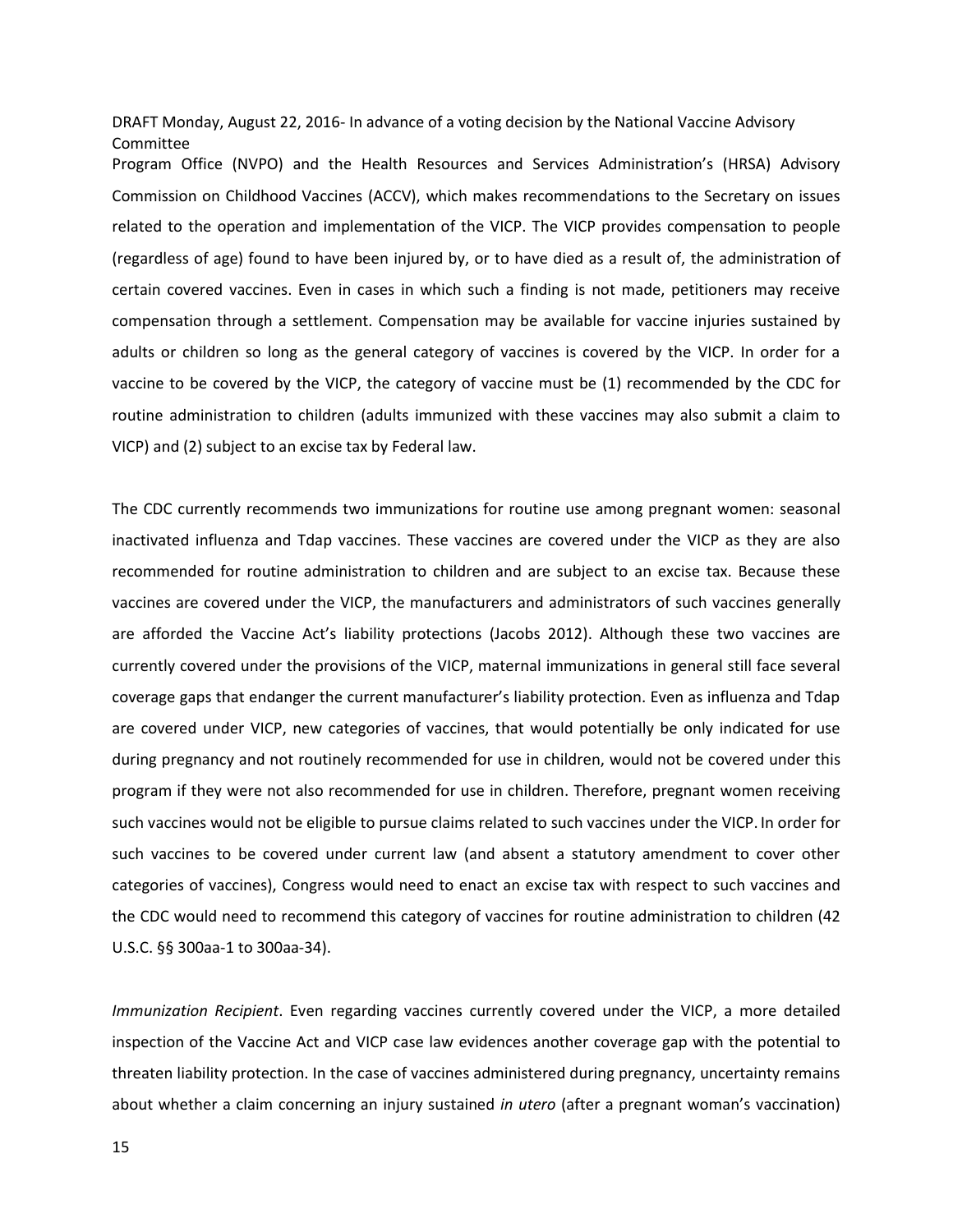can be pursued under the VICP on behalf of the child. This is in part because petitioners claiming a vaccine-related injury to the VICP must demonstrate that the person who suffered a vaccine-related injury or death "*received a vaccine* set forth in the Vaccine Injury Table [a covered vaccine]" (42 U.S.C. § 300aa-11(c)(1)(A)). In claims alleging that a child suffered an injury *in utero* as a result of a vaccine administered to the pregnant mother, the question is whether the child received a vaccine under the meaning of the statute. The question of whether a vaccine is received *in utero* has been a central issue explored in few VICP cases involving allegations of injuries sustained *in utero* (Jacobs 2012). However, there is no binding case law resolving the issue, so it is one that remains unsettled.

*The "One Petition Rule."* The Vaccine Act also specifies that "[o]nly one petition may be filed with respect to each administration of a vaccine" (the "one petition rule") (42 U.S.C. § 300aa-11(b)(2)). To the extent that more than one VICP petition is filed with respect to a single vaccine administration, the second petition may be dismissed as barred by the Vaccine Act. In the event that two VICP petitions are filed with respect to a vaccine administration to a pregnant woman (i.e., one petition on behalf of an injured child *and* a separate petition on behalf of an injured mother), it would appear that the "one petition rule" would be violated. However, in this case, there is not a binding case law interpreting the provision either, so the issue is also unresolved.

Also administered by HRSA, the Countermeasures Injury Compensation Program (CICP) provides compensation for serious injuries and deaths directly caused by the administration or use of "covered countermeasures" identified by the Secretary in declarations issued under the Public Readiness and Emergency Preparedness (PREP) Act (42 U.S.C. § 247d-6d). The PREP Act provides the Secretary with authority to promulgate regulations to govern the procedures and requirements of the CICP. The regulation issued pursuant to that authority addresses the issue of injuries suffered by children born to women who were administered or used a covered countermeasure during pregnancy. The CICP's regulation specifies that a child can qualify as an "injured countermeasure recipient" for purposes of the Program if the child survives birth, and is born with, or later sustains, a covered injury as the direct result of the mother's administration or use of a "covered countermeasure" during pregnancy (42 C.F.R. 110.3(n)(3); 75 FR 63660).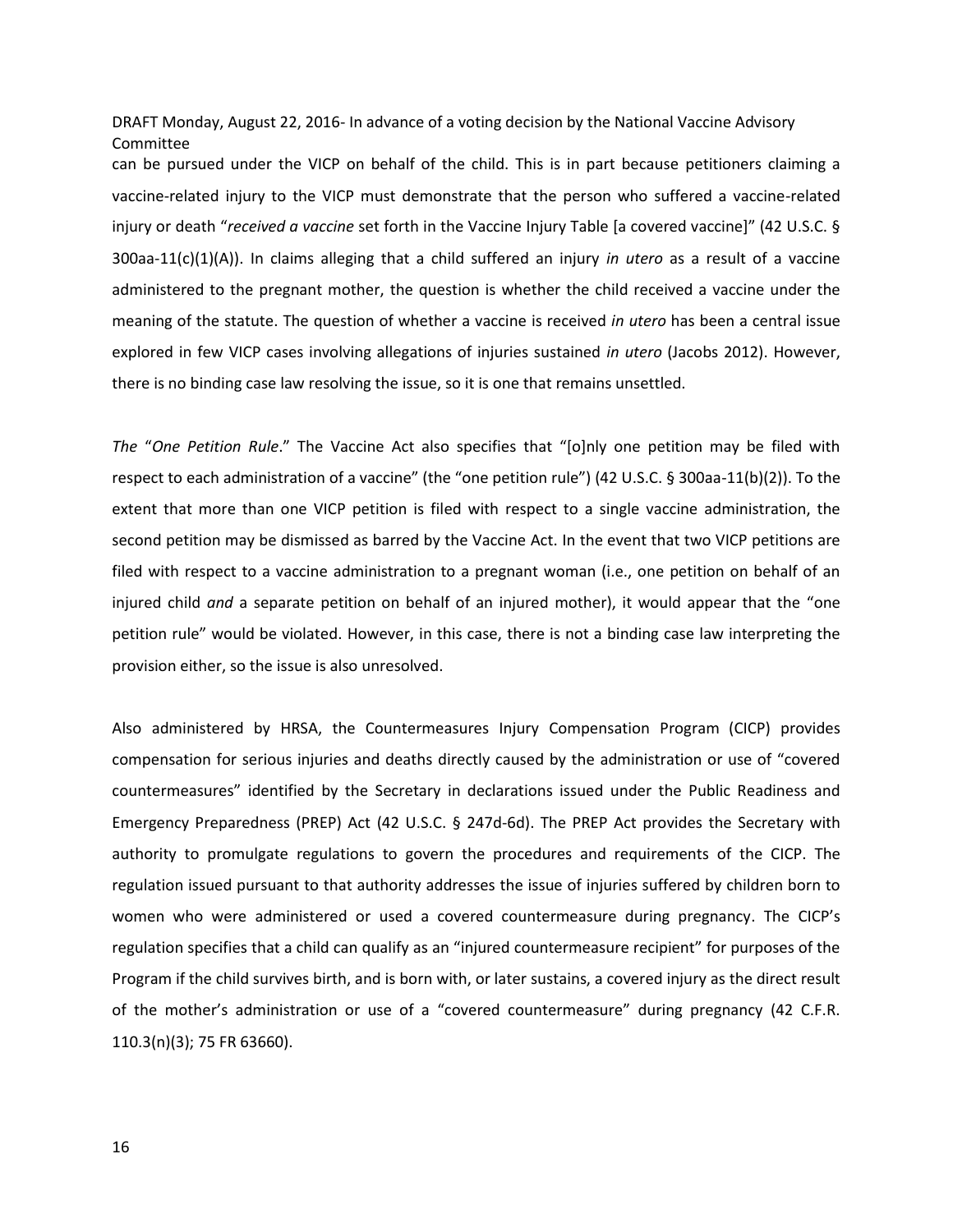Recognizing the effect that certain changes to the VICP could have on such an important public health objective as the protection of vulnerable infants, two of the HHS' Advisory Committees ACCV and NVAC have already recommended the coverage of claims submitted to the VICP alleging injuries to the pregnant woman and/or her live-born infant for injuries sustained *in utero*, resulting from maternal immunization (which also may result in liability protections for the vaccines' manufacturers and administrators). This recommendation has also been supported by relevant stakeholders such as AAP and ACOG, members of Congress (including authors of the original legislation that established the VICP), and representatives of the pharmaceutical industry (Jacobs 2012, Harkin 2015).

 Unfortunately, uncertainties regarding maternal immunizations and liability protections under the VICP represent a barrier that discourages manufacturers and vaccine developers from i) investing in developing new vaccines for use in pregnancy and; ii) pursuing pregnancy-specific indications for Modifications to the VICP program in order to resolve these uncertainties should be a priority to incentivize manufacturers to invest in safe and effective vaccinations specifically formulated for use vaccines already recommended by the CDC to be routinely administered to women during pregnancy. during pregnancy.

## **Focus Area 3: Pre-Clinical and Clinical Research Issues**

 **3.1 The ASH should prioritize increased support for pre-clinical and early clinical research to understand the immune response during pregnancy and to develop vaccines for pregnant women:** 

 **3.1.1 The ASH should work with federal and non-federal stakeholders to create or promote mechanisms that support investigator-initiated and other types of research that fosters innovation and expands the field of vaccines for pregnant women** 

**3.2 The ASH should emphasize the need for a better understanding of the public health burden of diseases preventable by maternal immunization** 

 **3.3 The ASH should work with CDC, NIH, and other relevant federal agencies to support evaluation of the maternal and neonatal outcomes of vaccines administered during pregnancy**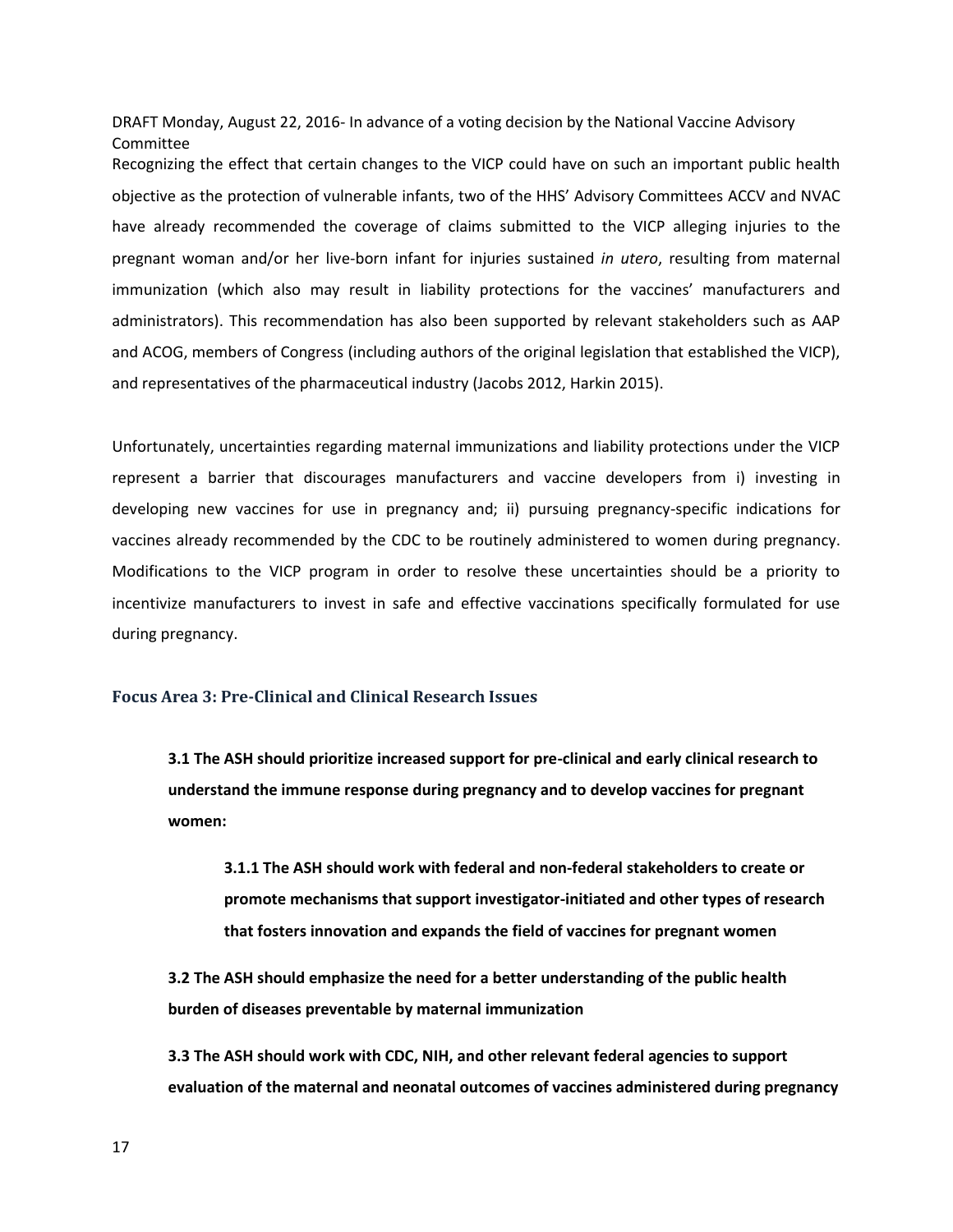**with respect to the (1) safety of vaccines and (2) effectiveness of vaccines to reduce maternal and infant morbidity and mortality caused by vaccine-preventable diseases, and (3) to better understand the potential risks and benefits of maternal immunization** 

 **3.4 The ASH should support continuing evaluation of vaccines in pregnant women and infants born to vaccinated mothers, while advocating for the adoption of standardized approaches to data collection, analysis, and safety evaluation** 

 **3.5 The ASH should support the adoption and utilization of standardized definitions of possible maternal and neonatal outcomes to evaluate the safety and effectiveness of vaccines administered during pregnancy** 

 **3.6 The ASH should convene stakeholders and other federal agencies to work on the expansion of pharmacovigilance systems that readily link maternal and infant electronic health records and safety surveillance systems** 

 maternal antibodies persist during infancy; the potential effect of maternal antibodies on the infant's responses to primary immunization; and the role of breast milk antibodies, is still needed in order to *Pre-clinical and Clinical Research Barriers to Advancing Vaccine Development for Pregnant Women.*  Despite the scientific advances in understanding vaccines and human immune response to vaccines, there is still rather limited knowledge on maternal-fetal physiology and immunology, especially the immunological role of the placenta and the potential effects that maternal immunizations can have on the fetus, which remain poorly understood. A better understanding of topics such as: immunologic responses in women during pregnancy; antibody transfer from mother to fetus (transplacental transfer); antibody kinetics (the rate at which maternal antibodies are transferred to the fetus and the half-life of maternal antibodies, especially after transfer to the fetus); the optimal period for greater maternal immunization in relation to the period of disease and infectivity risk; the rate of antibody waning in the infant and its correlation with protection against infection or other outcomes of disease, and whether fully understand the benefits and risks of maternal immunizations (Beigi, Fortner et al. 2014). The knowledge gap in the maternal immunization immunology field is partially due to the lack of available funding mechanisms to address these questions. Expanding federal funding to allow for investigator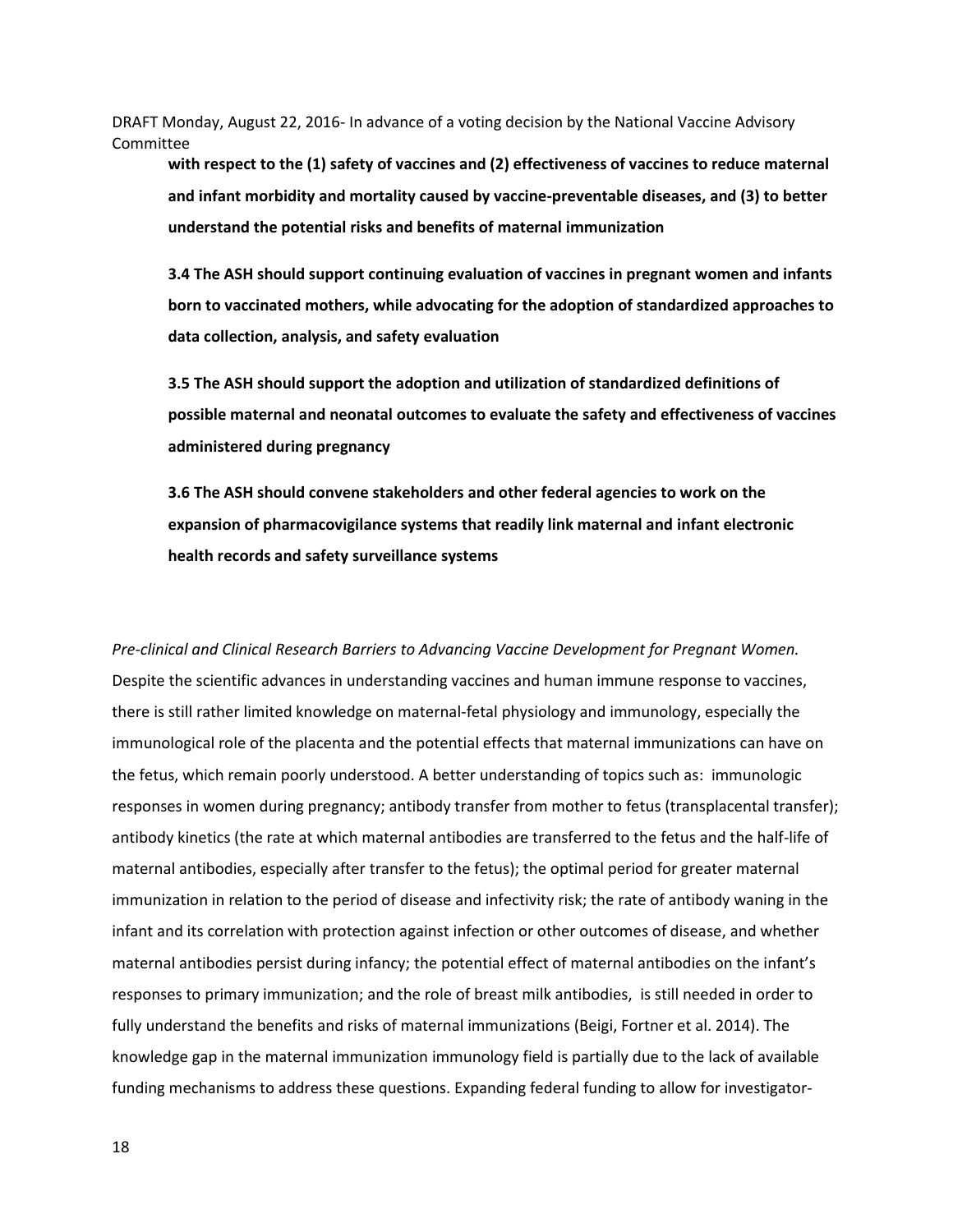DRAFT Monday, August 22, 2016- In advance of a voting decision by the National Vaccine Advisory Committee initiated or exploratory research is a way to increase the studies that would address some of the areas mentioned above. Alternative pathways of funding would also promote research flexibility to explore the unknowns about the biology and immunology of maternal immunization and advance the maternal immunization field.

Furthermore, additional information on the safety and effectiveness of vaccines recommended for use during pregnancy could also improve implementation of maternal immunizations recommendations and, consequently, vaccination rates. The currently recommended maternal vaccines (influenza and Tdap) are not specifically indicated by FDA for use in pregnant women since pre-licensure trials did not include testing the safety and efficacy of the vaccine in the pregnant women population. The limited data available on pregnant women are usually obtained from non-randomized or observational clinical trials, which often exclude pregnant women from participating (Beigi, Fortner et al. 2014). Observational studies or retrospective studies present a problem since they are not designed to understand specific aspects of vaccine physiology, such as the effects and benefits of vaccines when administered in early pregnancy (first and second trimesters). Because of this lack in pre-licensure testing by the vaccine sponsor and the potential public health importance of maternal immunization against influenza and pertussis, ACIP/CDC gathered enough additional research data to support the wisdom of immunization recommendations for pregnant women, even though the vaccine sponsor had not sought a specific indication for use in pregnancy (Burney 1960, Harper, Fukuda et al. 2004, CDC 2011, CDC 2013). However, the inconsistency between federal recommendations and specific indications leads obstetric providers to be unsure about making strong recommendations for maternal vaccinations as there is a limited understanding of the immunogenicity and safety of vaccine delivery during pregnancy (Omer and Beigi 2016). Finally, the exclusion of pregnant women from pre-licensure clinical trials has also influenced the availability of safety information, as vaccine safety data on maternal immunizations has been mostly obtained from retrospective population-based cohort studies and database reviews, which are not the ideal study design to determine the safety profile of a vaccine prior to or following licensure (Beigi, Fortner et al. 2014).

*Understanding Disease Burden in Order to Better Inform Maternal Immunization Programs.* A more thorough understanding of vaccine-preventable disease burden that affects infants in the first six months of life would also help with the accurate determination of the effectiveness of maternal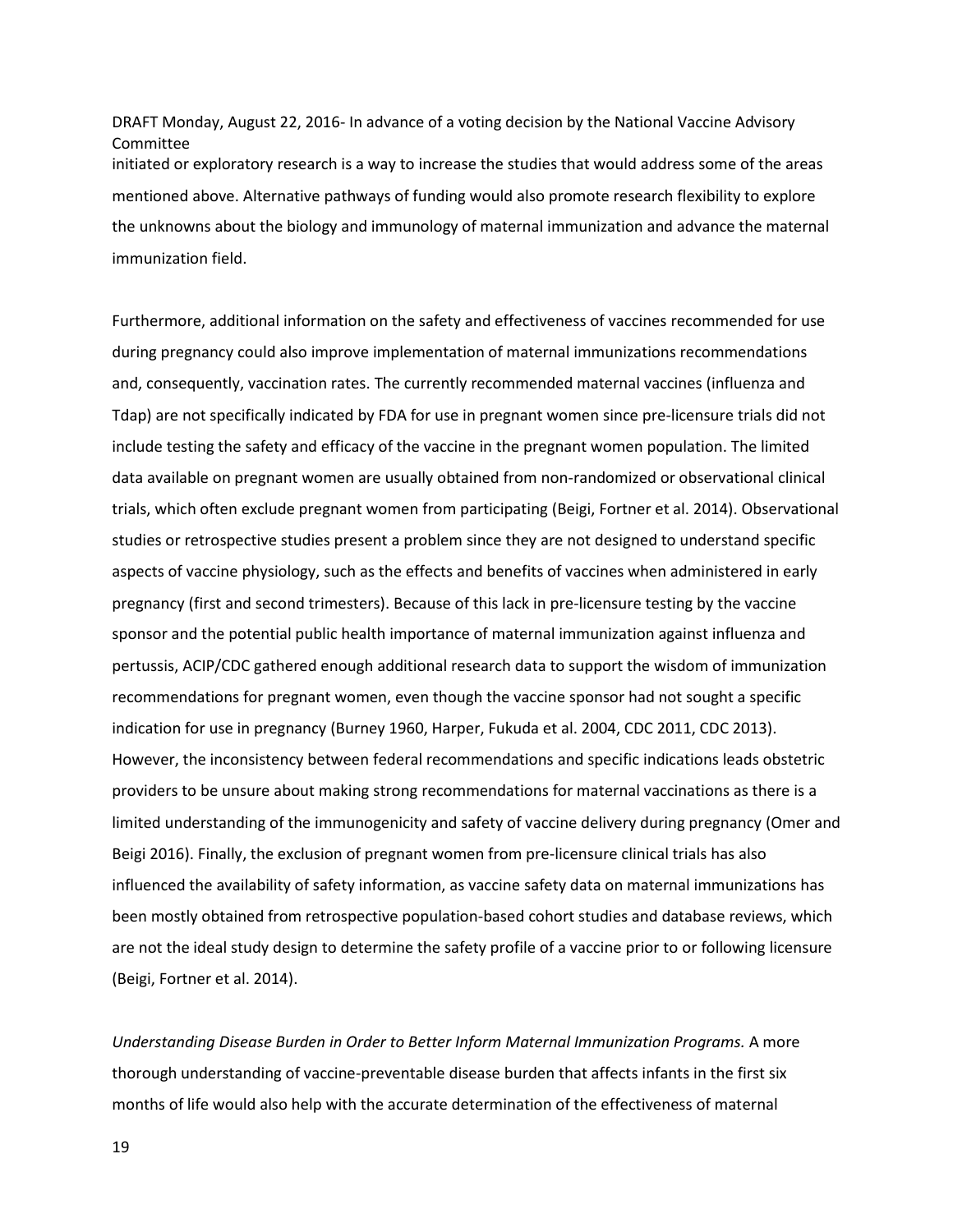administration of vaccines during pregnancy, and support increased funding for research into maternal immunizations on both the infant and the mother, and can help justify the importance of this intervention to policymakers and the general public as they prioritize health resources. Systems capable of tracking epidemiological data and disease burden for poorly surveyed diseases in both the United States and globally, would enhance evidence-based decision making for the recommendation and vaccine development. It is worth mentioning that two national efforts are already implementing some of the additional features needed to estimate disease burden. The National Notifiable Diseases Surveillance System (NNDSS, managed by the CDC) incorporated a new initiative called the NNDSS Modernization initiative (NMI), which has the main goal of "modernizing the systems and processes used to receive nationally notifiable disease data to provide more comprehensive, timely, and higher quality data than ever before for public health decision making" (CDC 2016). NMI is an effort to strengthen and modernize the infrastructure supporting CDC's system for notifiable disease as part of their existing surveillance system already in place and , but also to improve the system further to allow a more comprehensive, timely, and higher quality data for public health decisions (CDC 2016). The Department of Defense (DoD) also employs the Global Emerging Infections Surveillance and Response System (DoD-GEIS), which focuses on surveying emerging infectious diseases that could affect the United States military (Russell, Rubenstein et al. 2011), often used to make informed public health decisions (Parms 2016). Systems already in place could be used as infrastructure to collect disease burden data including and focusing on specific populations, such as pregnant women and infants, which are needed to better assess the justification and needs for vaccine development (Higgins, Trujillo et al. 2016, PATH 2016, PATH 2016).

*Enhancing Safety Surveillance for Maternal Immunizations.* Vaccine safety surveillance and research on pregnant women and their infants present unique challenges compared to immunization safety research conducted in other populations. Well established post-marketing vaccine adverse events reporting and surveillance systems allow for the study of vaccines currently in use, and to research diverse safety outcomes, even in the absence of reports of a specific adverse event. Implementing new or adapting existing surveillance systems can help facilitate maternal immunization research studies to improve the understanding of vaccine safety and immunogenicity in pregnant women and their infants, and can help identify very rare outcomes potentially associated to vaccine administration such as some types of congenital anomalies.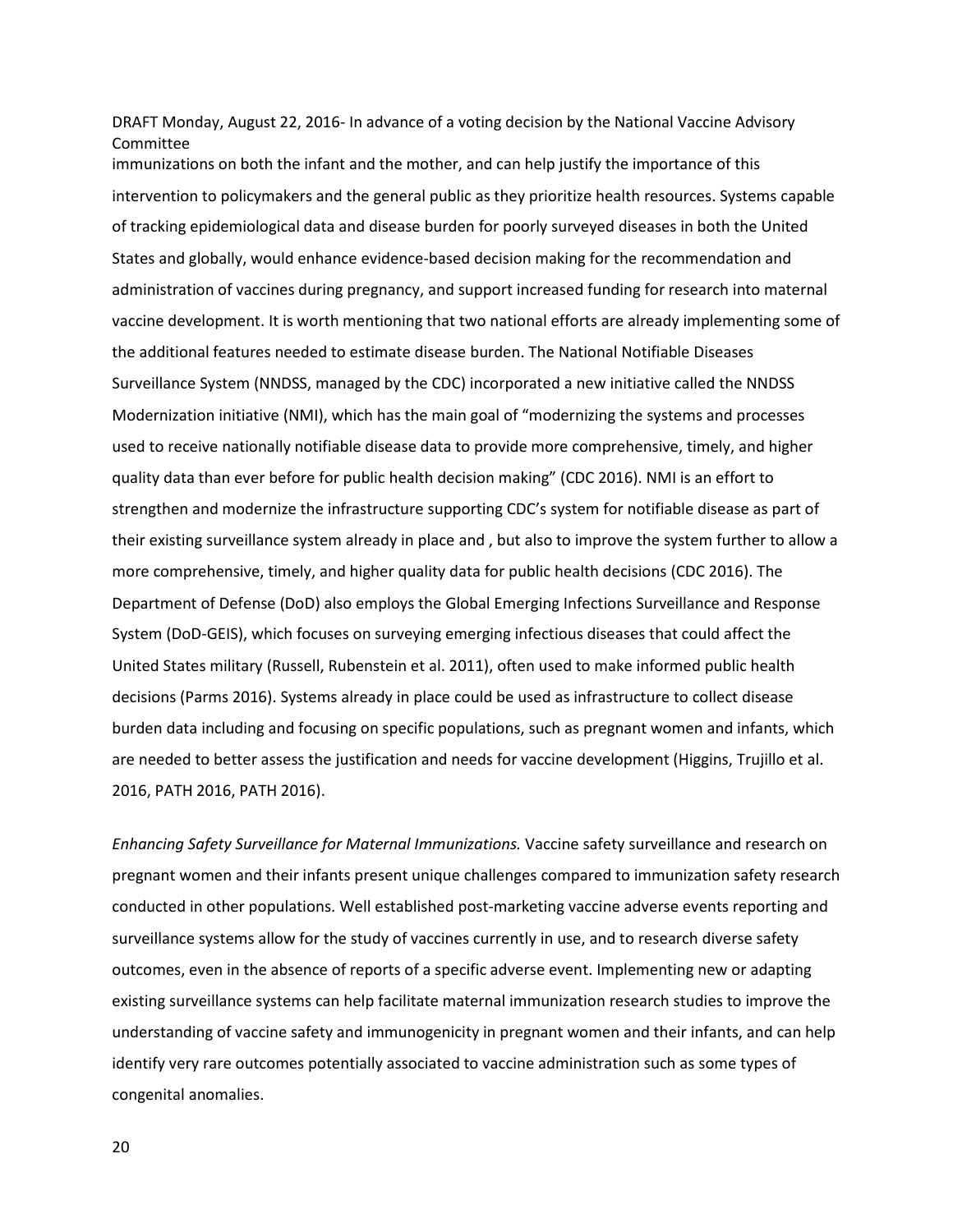et al. 2011, McNeil, Gee et al. 2014) and the Post-licensure Rapid Immunization Safety Monitoring systems systematically analyze and link immunization registry and electronic health outcome data from In the United States, the increased availability of nationwide electronic health records (EHs) and interconnected state-based immunization information systems (IIS) are potentially underutilized and invaluable resources to study the effects of vaccination in pregnant women and also follow their infants. There are currently two pharmacovigilance systems in place that employ EHRs to assess the safety of immunizations: the Vaccine Safety Datalink (VSD) managed by CDC (Davis, Black et al. 1997, Baggs, Gee (PRISM) system managed by FDA (Nguyen, Ball et al. 2012, Baker, Nguyen et al. 2013). These safety several large integrated health plans to conduct near real time vaccine safety surveillance for prespecified outcomes and targeted studies using automated data. Any potential safety signals identified from these automated studies can be further refined by accessing individual EHRs to validate cases. Adapting VSD and PRISM to surveying and assessing maternal immunizations safety outcomes has been somewhat challenging because it requires the modification of analytical algorithms to address hurdles such as the direct linking of the maternal and the infant clinical records. These existing surveillance systems utilize such prototype algorithms which could be further modified, expanded, and improved to allow for additional capabilities in areas such as direct mother and infant record-linking, and to enhance studies of very rare birth outcomes (e.g., some types of congenital anomalies).

 usually found with extremely low prevalence in other populations, are harder to estimate given the *Standardization of Data Collection, Analysis, Safety Evaluation, and Outcomes Definitions.* To advance maternal immunization studies, it is important to recognize that clinical trials need to be conducted in a systematic manner in order to fully benefit from the results obtained. Several considerations make research including pregnant women uniquely challenging: IRBs lack proper guidance when approving protocols for research during pregnancy, pregnant women are notoriously harder to recruit for clinical trials, some clinical endpoints might be rare or difficult to define, and risks for safety outcomes that are background rate of common pregnancy complications (Omer and Beigi 2016). These considerations emphasize the need for standardized collection of data, analysis, and safety surveillance not only in the United States but globally in order to correlate results and issue findings that have been reproduced in multiple settings.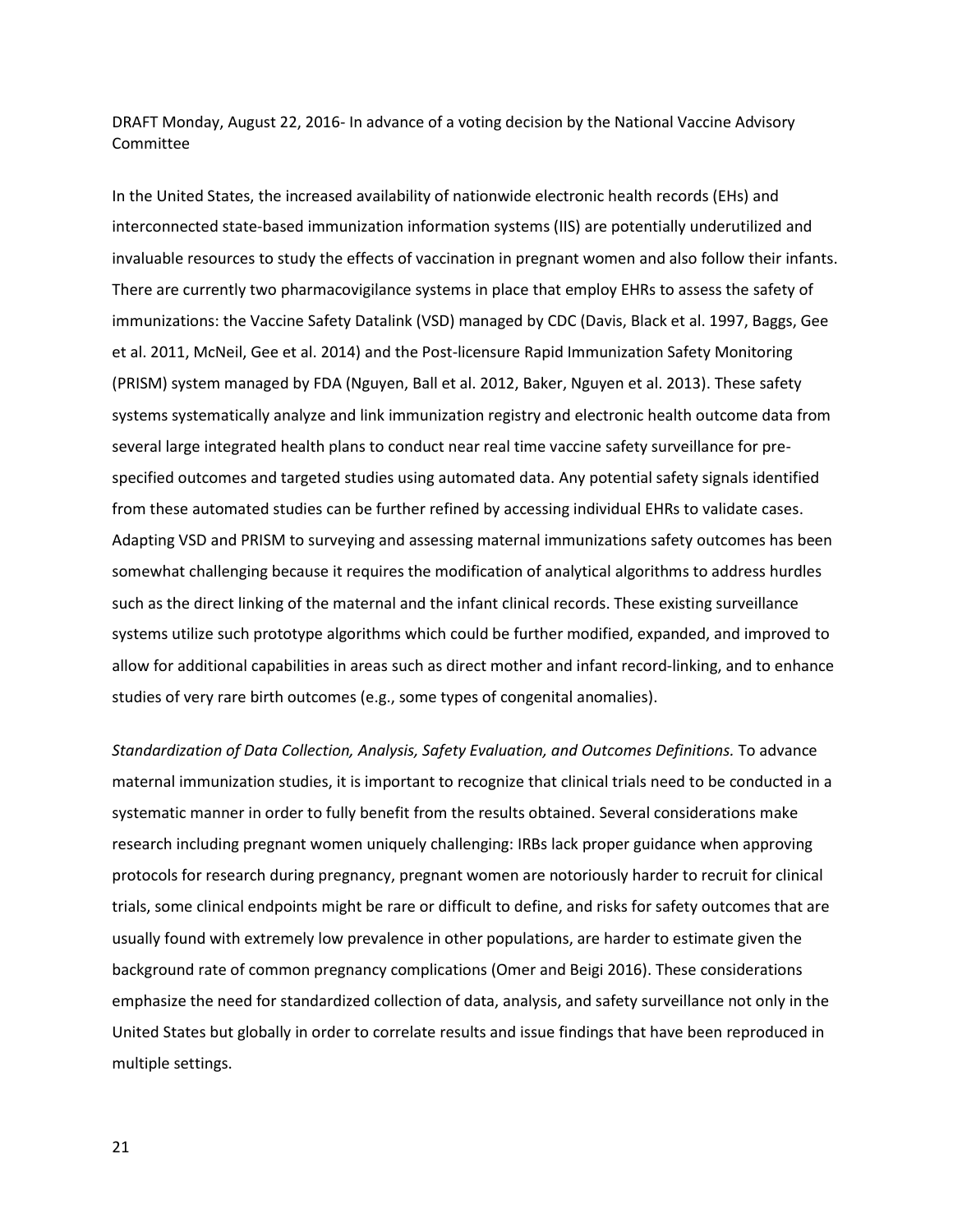One of the critical aspects of reproducible data collection for surveying of maternal and infant safety outcomes, is the standardization of vaccine safety terminology and common case definitions, which may have surprisingly varied interpretations among obstetric and pediatrics practitioners. Standardizing vaccine obstetric, fetal, and neonatal safety terminology and case definitions would enable not only the United States, but other countries around the globe, to combine clinical study results when investigating vaccines during pregnancy, and to obtain significant risk determinations even for very rare maternal and infant birth outcomes. The Brighton Collaboration, a non-profit, scientifically independent global research network consisting mainly of volunteers, is one of the leaders in this effort, with the mission of advancing the science of immunization safety and defining globally acceptable common terminology for adverse events following immunization (Kohl, Bonhoeffer et al. 2005, Kohl, Gidudu et al. 2007, Munoz, Eckert et al. 2015). The World Health Organization (WHO), along with the Brighton Collaboration, share the objective of (1) raising awareness of the availability of standardized case definitions and guidelines for data collection, analysis and presentation for global use, and (2) developing and implementing standard study protocols for evaluating case definitions (WHO 2016). In collaboration, they provide independent, high-level, technical, and strategic advice focused on developing an interim set of key terms and concept definitions for the assessment of safety of vaccines given during pregnancy in the mother and the infant, which can be used to improve vaccine safety monitoring and evaluation. Obtaining a standardized definition that could be implemented globally is a complex process that requires thoroughness. The process involves recruiting international working groups who conduct systematic literature reviews to develop the case definitions; the definitions are then revised by a reference group, and then finalized to be distributed for global use (Bonhoeffer, Kohl et al. 2002). Examples of standardized safety outcomes definitions include 'Stillbirth' and 'Congenital Abnormalities' among others, which were recently released in order to aid collaborative immunization safety research studies (Collaboration 2016, Da Silva, Gonik et al. 2016, DeSilva, Munoz et al. 2016). Supporting these efforts will ensure that we are on the right path towards effective and reproducible surveillance of the safety of immunizations administered during pregnancy.

## **Focus Area 4: Provider Education and Support Issues**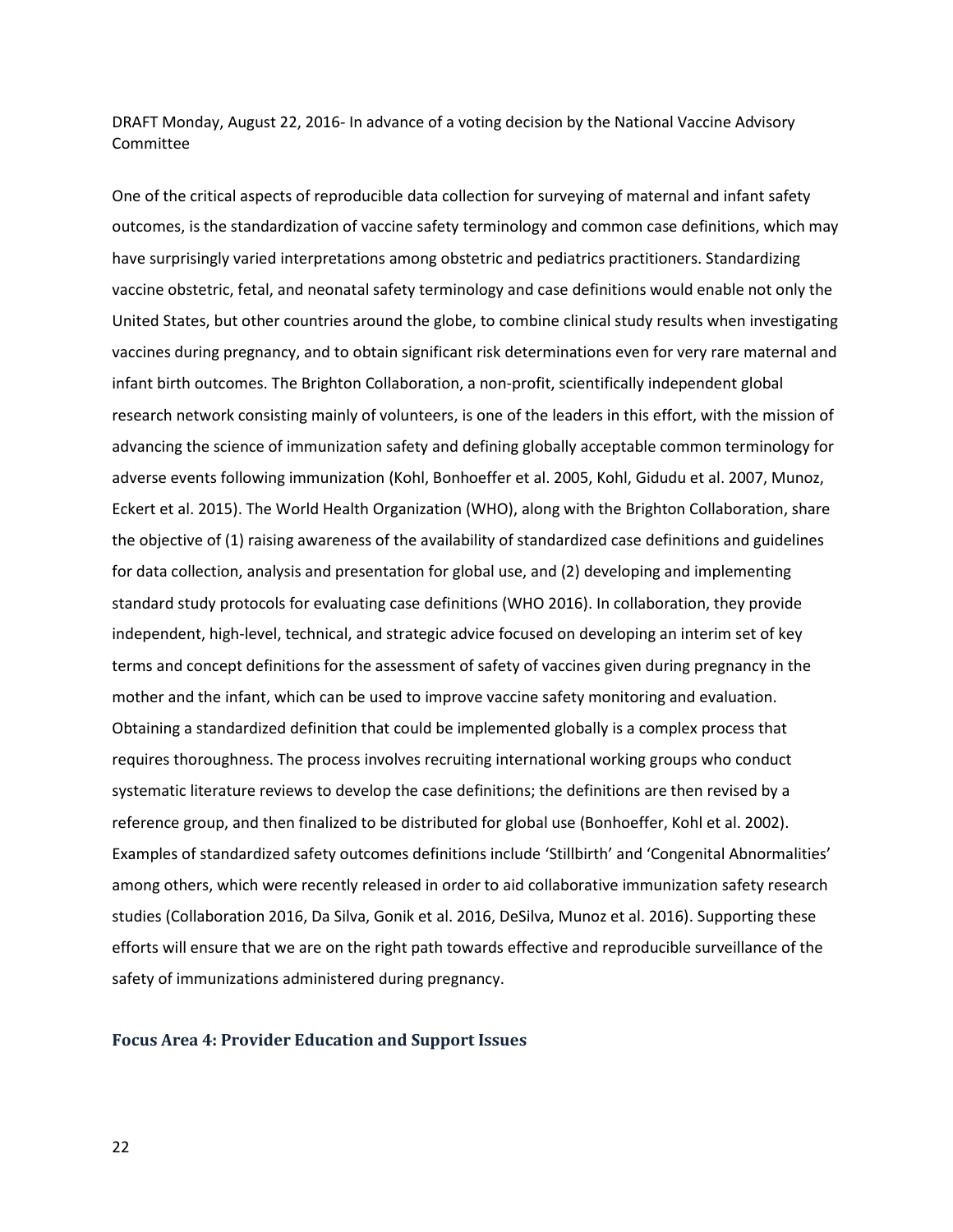**4.1 The ASH should encourage professional societies to continue to support the inclusion of pregnant women in clinical research** 

 **4.2 The ASH should work with relevant stakeholders to increase awareness among obstetric providers and pregnant women about the importance of vaccine research during pregnancy** 

**4.3 The ASH should work with professional societies to educate obstetricians and other obstetric providers on vaccination and interpretation of new regulations regarding labelling (i.e., the Pregnancy and Lactation Labeling Rule) so they can make informed decisions and counsel their patients more effectively** 

 advocate for increased participation of pregnant women in clinical research (CDC 2012, Ding, Black et al. *Support from Professional Societies*. Maternal immunizations are an investment in better health outcomes for both pregnant women and their infants (Beigi, Fortner et al. 2014). Professional societies and maternal immunization stakeholders have a critical role in educating providers about the benefits of involving pregnant women in clinical research. Their community engagement efforts are essential to supporting a shift of the paradigm towards including pregnant women in order for the mother and infant to benefit from safe and effective vaccines that have been appropriately tested during the prelicensure phase of clinical research. This will ensure that pregnant women have access to the same standard of care that other members of society have been afforded. However, even when the policy, regulatory, and ethical barriers to licensing safe and effective immunizations for use in pregnancy are addressed, pregnant women's recruitment and participation in research trials are the cornerstones for developing any vaccine with a specific indication for use during pregnancy. Pregnant women may be reluctant to enroll in clinical research due to a general lack of awareness about research in their community, which could lead them to express unease and distrust of the research (Frew, Saint-Victor et al. 2014). Pregnant women's hesitancy to participate could be altered by consulting with obstetrical providers, who are the most trusted advisors for a pregnant patient, and thus uniquely positioned to 2015). This is when the work of professional societies and other relevant stakeholders to influence healthcare professionals becomes invaluable, since the former have the ability to conduct outreach efforts to community providers, educate them, and encourage them to promote research studies to their patients. In many cases, a clinician's promotion of research will in turn increase a pregnant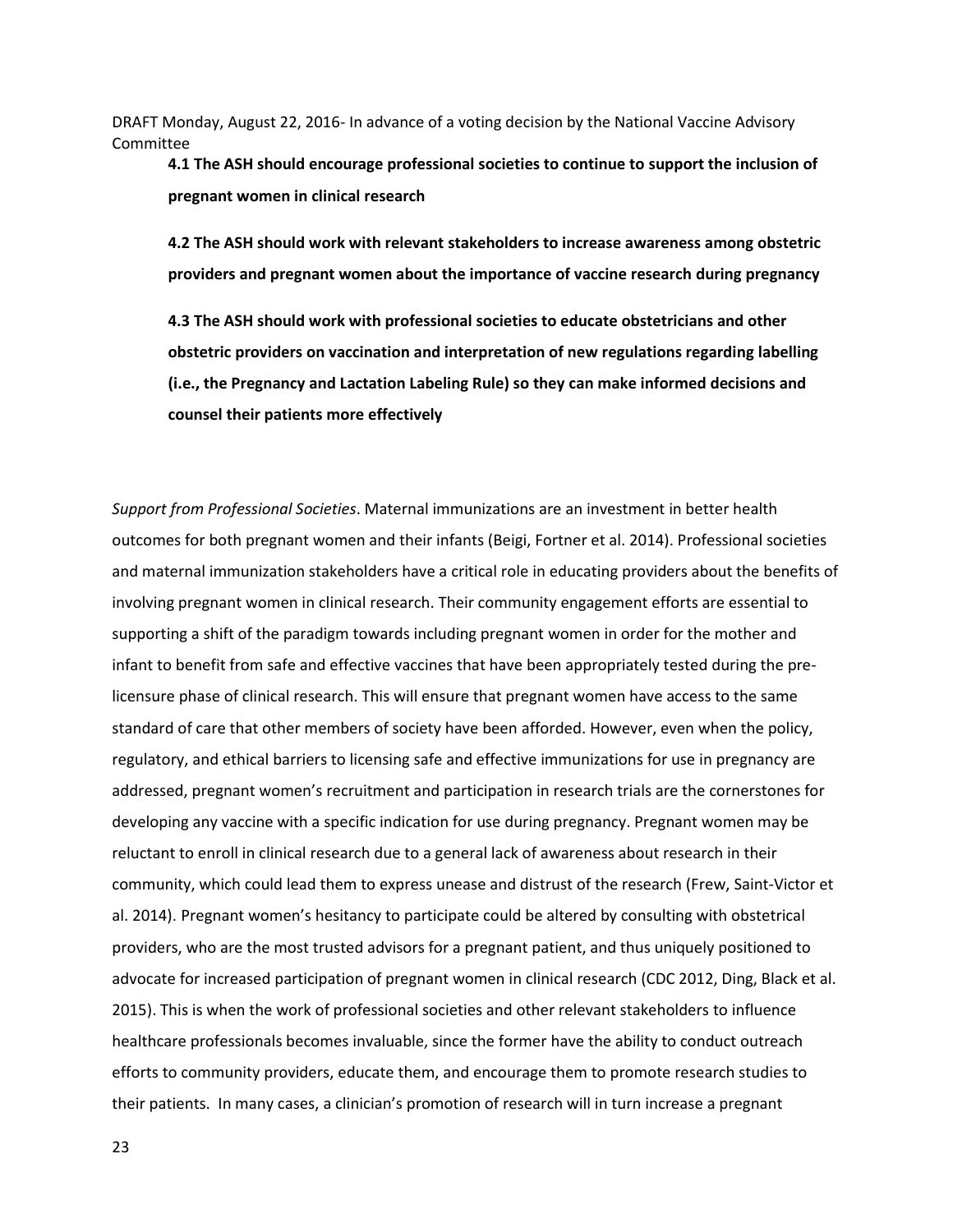DRAFT Monday, August 22, 2016- In advance of a voting decision by the National Vaccine Advisory Committee woman's willingness to participate in studies (ACOG 2016). Increases in maternal immunization rates for influenza and Tdap have recently occurred following efforts by federal agencies and professional societies as detailed above.

PLLR (21 C.F.R 201.57 and 201.80; 79 FR 72963). In short, a critical step in the FDA's review process of a and Beigi 2016). As with any new regulation, the implementation of the rule will have challenges. *The Pregnancy and Lactation Labeling Rule.* Professional societies that have an interest in advocating for the safe use of medications and vaccines during pregnancy also should facilitate clinicians' transition into understanding of new and unique immunization product information. For example, professional societies should help clinicians understand FDA's new Pregnancy and Lactation Labeling Rule, also called Biologics License Application (BLA) includes the evaluation of the product package insert (Roberts and Gruber 2015). Until recently, the FDA required that biologics' labels (for biologics, including vaccines), contained a letter code summarizing the determination of a risk category in for the biologic's letter coding (A, B, C, D, or X) for use in during pregnancy (A, B, C, D, or X). This was required for any biologic, including vaccines, without a specific indication for use during pregnancy (sometimes erroneously referred as "off-label" use), and was intended to provide the practitioner with a classification of the product according to the level of risk for pregnant women and infants, depending on the data available to the sponsor at the time of licensing. However, this system was difficult to interpret in practice, and cumbersome to convey to the patient when explaining the risk-benefit balance of administering a medication during pregnancy. In response to these challenges, the FDA recently amended the letter category rules with the PLLR (21 C.F.R. 201.57 and 201.80; 79 FR 72963). The PLLR eliminates the old classification and provides a new framework to describe more clearly the available data on the potential risks associated with use of drugs and biologics during pregnancy and lactation. This change not only allows for a consistent format for communicating risk and benefit information of a vaccine relevant to pregnant and lactating women, but it also enables the incorporation of exposure information from a variety of sources, including non-industry-sponsored epidemiological and interventional studies (Omer Obstetric and other health care providers, who are unfamiliar with the new classification, will require guidance on how to best interpret the new package inserts. A clear understanding by both clinicians and patients of the labeling of vaccines administered during pregnancy will also promote confidence in the safety and efficacy of these products, which may lead to a more active participation of this population in clinical research during pregnancy.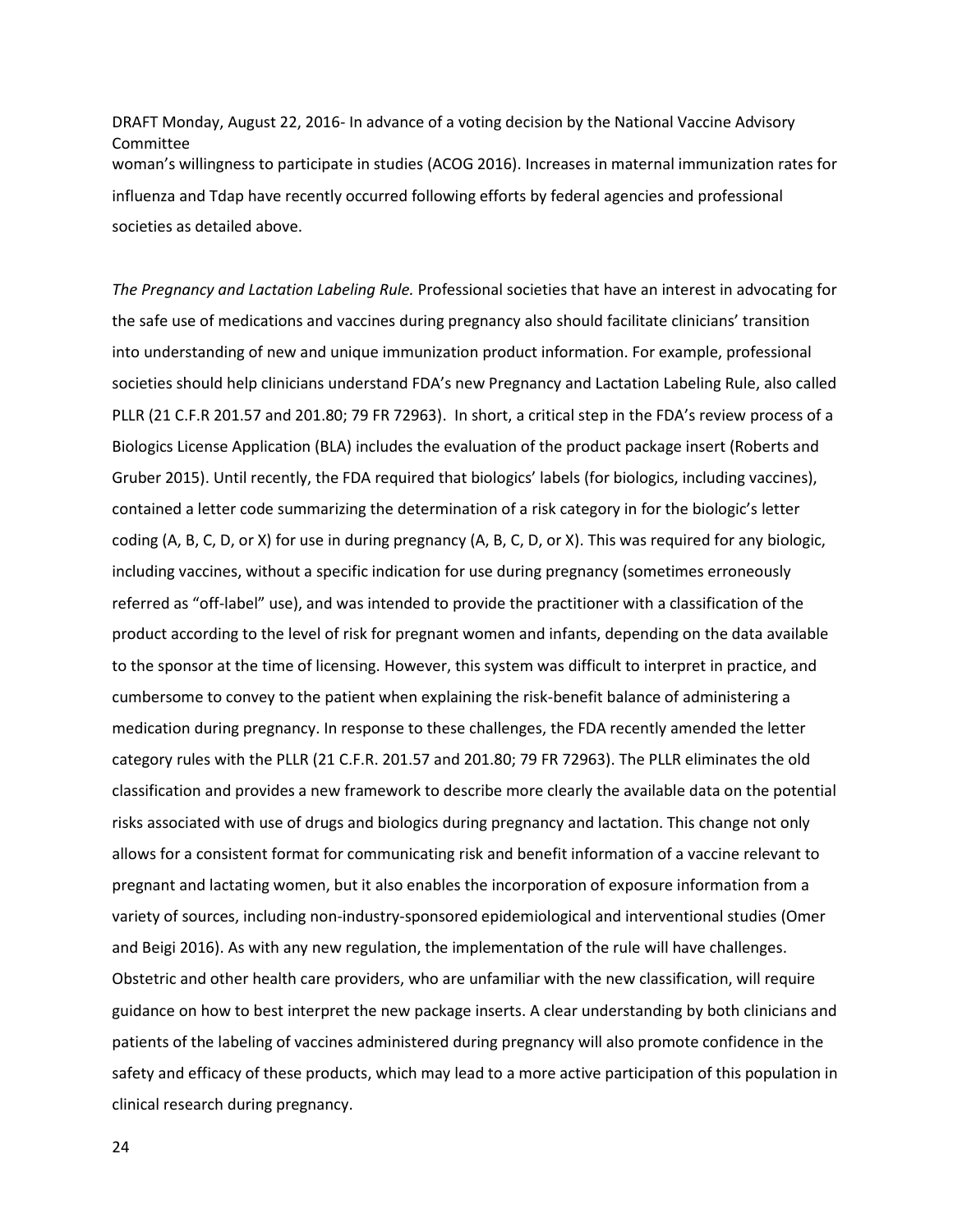Maternal immunization has been implemented as a successful national and global strategy to protect infants against vaccine-preventable diseases such as influenza, pertussis, and tetanus. Although CDC already recommends the use of vaccines during pregnancy, certain ethical, policy, education and research barriers remain to be addressed in order to improve uptake of currently recommended vaccines and promote the development of additional maternal immunizations. This NVAC report describes the barriers and opportunities for developing vaccines for pregnant women and makes recommendations to overcome those barriers. The NVAC submits these recommendations to the ASH for her consideration.

## **References**

Abramson, J. S. and E. Mason (2016). "Strengthening maternal immunisation to improve the health of mothers and infants." Lancet.

 ACOG. (2016). "ACOG Deparment and Activities: Immunization Toolkits [Internet]." Retrieved July 27, 2016, from [http://www.acog.org/About-ACOG/ACOG-Departments/Immunization/Tool-Kits.](http://www.acog.org/About-ACOG/ACOG-Departments/Immunization/Tool-Kits) Amirthalingam, G., N. Andrews, H. Campbell, S. Ribeiro, E. Kara, K. Donegan, N. K. Fry, E. Miller and M. Ramsay (2014). "Effectiveness of maternal pertussis vaccination in England: an observational study."

Lancet **384**(9953): 1521-1528.

Baggs, J., J. Gee, E. Lewis, G. Fowler, P. Benson, T. Lieu, A. Naleway, N. P. Klein, R. Baxter, E. Belongia, J. Glanz, S. J. Hambidge, S. J. Jacobsen, L. Jackson, J. Nordin and E. Weintraub (2011). "The Vaccine Safety Datalink: a model for monitoring immunization safety." Pediatrics **127 Suppl 1**: S45-53.

Baker, C. J., V. J. Carey, M. A. Rench, M. S. Edwards, S. L. Hillier, D. L. Kasper and R. Platt (2014).

"Maternal antibody at delivery protects neonates from early onset group B streptococcal disease." J Infect Dis **209**(5): 781-788.

Baker, M. A., M. Nguyen, D. V. Cole, G. M. Lee and T. A. Lieu (2013). "Post-licensure rapid immunization safety monitoring program (PRISM) data characterization." Vaccine **31 Suppl 10**: K98-112.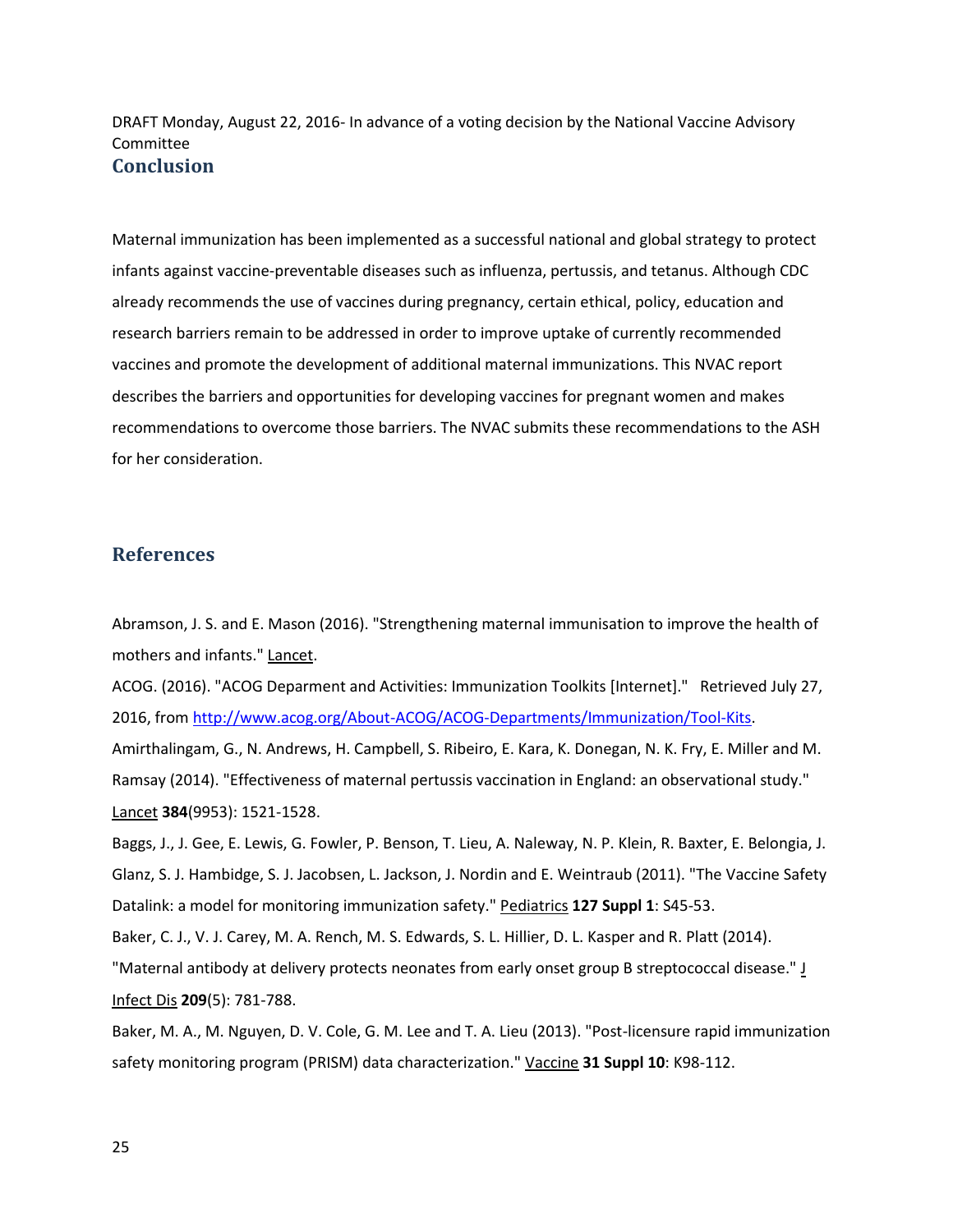Beigi, R. H., K. B. Fortner, F. M. Munoz, J. Roberts, J. L. Gordon, H. H. Han, G. Glenn, P. R. Dormitzer, X. X. Gu, J. S. Read, K. Edwards, S. M. Patel and G. K. Swamy (2014). "Maternal immunization: opportunities for scientific advancement." Clin Infect Dis **59 Suppl 7**: S408-414.

Bizzarro, M. J., V. Shabanova, R. S. Baltimore, L. M. Dembry, R. A. Ehrenkranz and P. G. Gallagher (2015).

"Neonatal sepsis 2004-2013: the rise and fall of coagulase-negative staphylococci." J Pediatr **166**(5): 1193-1199.

Blehar, M. C., C. Spong, C. Grady, S. F. Goldkind, L. Sahin and J. A. Clayton (2013). "Enrolling pregnant women: issues in clinical research." Womens Health Issues **23**(1): e39-45.

Blencowe, H., J. Lawn, J. Vandelaer, M. Roper and S. Cousens (2010). "Tetanus toxoid immunization to reduce mortality from neonatal tetanus." Int J Epidemiol **39 Suppl 1**: i102-109.

Bonhoeffer, J., K. Kohl, R. Chen, P. Duclos, H. Heijbel, U. Heininger, T. Jefferson and E. Loupi (2002). "The Brighton Collaboration: addressing the need for standardized case definitions of adverse events following immunization (AEFI)." Vaccine **21**(3-4): 298-302.

Burney, L. E. (1960) "Influenza immunization: Statement. ." Public Health Rep [Internet], 944.

Catlin, A. (2008). "Extremely long hospitalizations of newborns in the United States: data, descriptions, dilemmas." Adv Neonatal Care **8**(2): 125-132.

CDC (2011). "Updated recommendations for use of tetanus toxoid, reduced diphtheria toxoid and acellular pertussis vaccine (Tdap) in pregnant women and persons who have or anticipate having close contact with an infant aged <12 months --- Advisory Committee on Immunization Practices (ACIP), 2011." MMWR Morb Mortal Wkly Rep **60**(41): 1424-1426.

CDC (2012). "Influenza vaccination coverage among pregnant women - 29 States and New York City, 2009-10 season." MMWR Morb Mortal Wkly Rep **61**(7): 113-118.

CDC (2012). "Influenza vaccination coverage among pregnant women: 2011-12 influenza season, United States." MMWR Morb Mortal Wkly Rep **61**: 758-763.

 acellular pertussis vaccine (Tdap) in pregnant women--Advisory Committee on Immunization Practices CDC (2013). "Updated recommendations for use of tetanus toxoid, reduced diphtheria toxoid, and (ACIP), 2012." MMWR Morb Mortal Wkly Rep **62**(7): 131-135.

CDC (2015) "Pertussis Outbreak Tends [Internet]."

CDC (2015) "Provisional Pertussis Surveillance Report [Internet]."

CDC. (2016, March 2, 2016). "NMI Overview [Internet]." Retrieved July 18, 2016, from

[http://www.cdc.gov/nmi/overview.html.](http://www.cdc.gov/nmi/overview.html)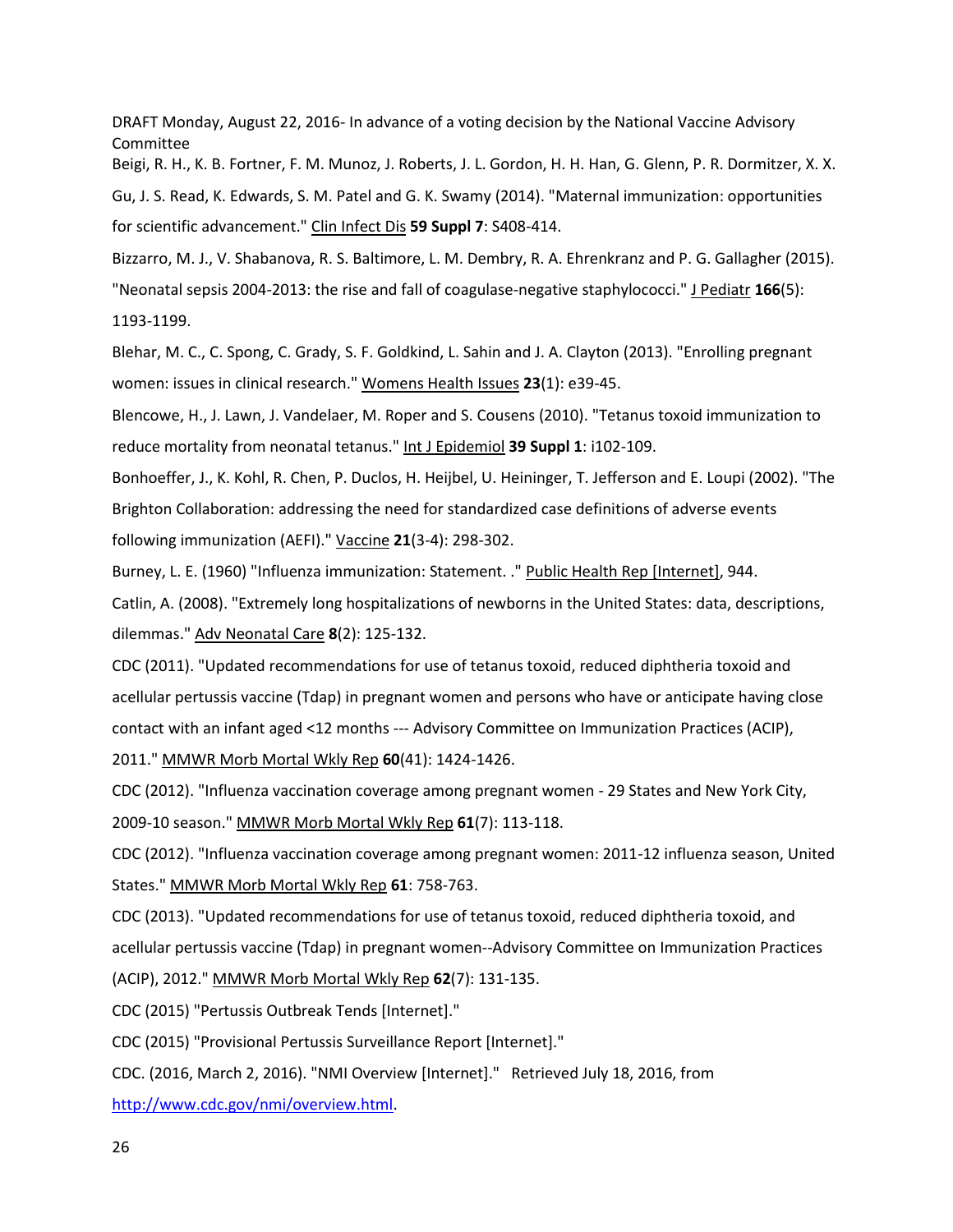CDC. (2016, April 8, 2016). "NNDSS Modernization Initiative (NMI) [Internet]." Retrieved July 18, 2016, from [http://www.cdc.gov/nmi/index.html.](http://www.cdc.gov/nmi/index.html)

 obstetric case definitions." Retrieved August 17, 2016, from Collaboration, B. (2016). "GAIA Peer review 2: Peer reviews and stakeholder feedback for neonatal and

[https://brightoncollaboration.org/public/what-we-do/Projects/Gaia/GAIA-PeerReview2.html.](https://brightoncollaboration.org/public/what-we-do/Projects/Gaia/GAIA-PeerReview2.html)

Committee on, E. (2015). "ACOG Committee Opinion No. 646 Summary: Ethical Considerations for Including Women as Research Participants." Obstet Gynecol **126**(5): 1127-1128.

Da Silva, F. T., B. Gonik, M. McMillan, C. Keech, S. Dellicour, S. Bhange, M. Tila, D. M. Harper, C. Woods, A. T. Kawai, S. Kochhar, F. M. Munoz and T. B. C. S. W. Group (2016). "Stillbirth: Case definition and guidelines for data collection, analysis, and presentation of maternal immunization safety data Vaccine." Vaccine **In press. Available online 16 July 2016.** .

Davis, R. L., S. Black, C. Vadheim, H. Shinefield, B. Baker, D. Pearson and R. Chen (1997). "Immunization tracking systems: experience of the CDC Vaccine Safety Datalink sites." HMO Pract **11**(1): 13-17.

DeSilva, M., F. M. Munoz, M. McMillan, A. T. Kawai, H. Marshall, K. K. Macartney, J. Joshi, M. Oneko, A. E. Rose, H. Dolk, F. Trotta, H. Spiegel, S. Tomczyk, A. Shrestha, S. Kochhar, E. O. Kharbanda and G. Brighton Collaboration Congenital Anomalies Working (2016). "Congenital anomalies: Case definition and guidelines for data collection, analysis, and presentation of immunization safety data." Vaccine. Ding, H., C. L. Black, S. Ball, S. Donahue, R. V. Fink, W. W. Williams, E. D. Kennedy, C. B. Bridges, P. J. Lu, K. E. Kahn, A. K. Dean, L. A. Grohskopf, I. B. Ahluwalia, R. Devlin, C. DiSogra, D. K. Walker and S. M. Greby (2015). "Influenza Vaccination Coverage Among Pregnant Women--United States, 2014-15 Influenza Season." MMWR Morb Mortal Wkly Rep **64**(36): 1000-1005.

Ding, H., C. L. Black, S. Ball, S. Donahue, D. Izrael, W. W. Williams, E. D. Kennedy, C. B. Bridges, P. J. Lu, K. E. Kahn, L. A. Grohskopf, I. B. Ahluwalia, J. Sokolowski, C. DiSogra, D. K. Walker, S. M. Greby, C. Centers for Disease and Prevention (2014). "Influenza vaccination coverage among pregnant women--United States, 2013-14 influenza season." MMWR Morb Mortal Wkly Rep **63**(37): 816-821.

Elahi, M., N. Eshera, N. Bambata, H. Barr, B. Lyn-Cook, J. Beitz, M. Rios, D. R. Taylor, M. Lightfoote, N. Hanafi, L. DeJager, P. Wiesenfeld, P. E. Scott, E. O. Fadiran and M. B. Henderson (2016). "The Food and Drug Administration Office of Women's Health: Impact of Science on Regulatory Policy: An Update." J Womens Health (Larchmt) **25**(3): 222-234.

Fiore, A. E., T. M. Uyeki, K. Broder, L. Finelli, G. L. Euler, J. A. Singleton, J. K. Iskander, P. M. Wortley, D. K. Shay, J. S. Bresee, N. J. Cox, C. Centers for Disease and Prevention (2010). "Prevention and control of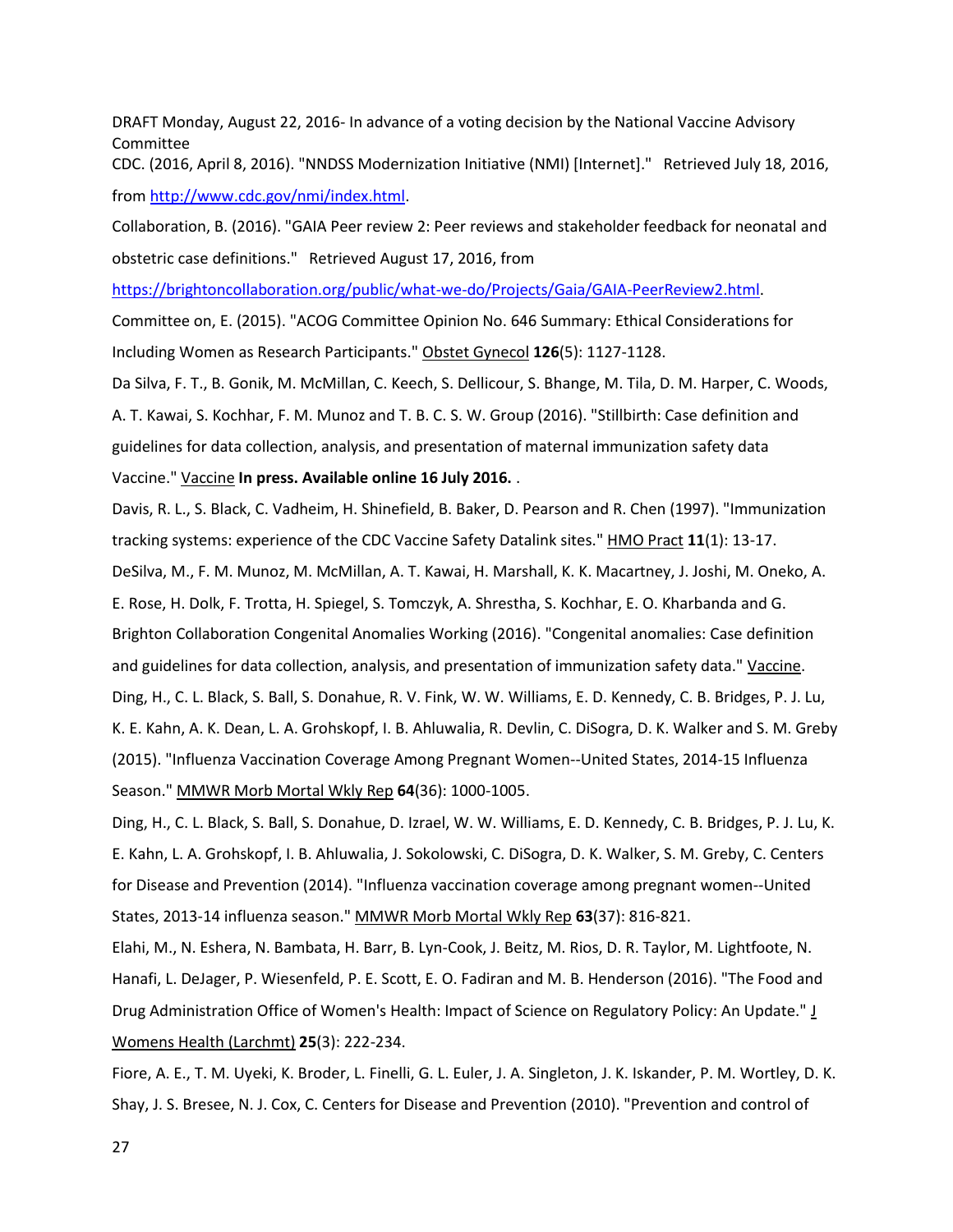DRAFT Monday, August 22, 2016- In advance of a voting decision by the National Vaccine Advisory Committee influenza with vaccines: recommendations of the Advisory Committee on Immunization Practices (ACIP),

2010." MMWR Recomm Rep **59**(RR-8): 1-62.

Frew, P. M., D. S. Saint-Victor, M. B. Isaacs, S. Kim, G. K. Swamy, J. S. Sheffield, K. M. Edwards, T. Villafana, O. Kamagate and K. Ault (2014). "Recruitment and retention of pregnant women into clinical research trials: an overview of challenges, facilitators, and best practices." Clin Infect Dis **59 Suppl 7**: S400-407.

Gerdts, V., S. van Drunen Littel-van den Hurk and A. Potter (2016). "Protection of neonates and infants by maternal immunization." Expert Rev Vaccines: 1-3.

Harkin (2015). DEPARTMENTS OF LABOR, HEALTH AND HUMAN SERVICES, AND EDUCATION, AND RELATED AGENCIES APPROPRIATION BILL, 2015. C. o. Appropriations. **113-00:** 66.

Harper, S. A., K. Fukuda, T. M. Uyeki, N. J. Cox, C. B. Bridges, C. Centers for Disease and P. Prevention Advisory Committee on Immunization (2004). "Prevention and control of influenza: recommendations of the Advisory Committee on Immunization Practices (ACIP)." MMWR Recomm Rep **53**(RR-6): 1-40. Health, R. and H. H. S. Services Administration (2007). "National vaccine injury compensation program: calculation of average cost of a health insurance policy. Final rule." Fed Regist **72**(128): 36610-36612.

Healy, C. M. (2016). "Pertussis vaccination in pregnancy." Hum Vaccin Immunother: 1-10.

Heininger, U., M. Riffelmann, G. Bar, C. Rudin and C. H. von Konig (2013). "The protective role of maternally derived antibodies against Bordetella pertussis in young infants." Pediatr Infect Dis J **32**(6): 695-698.

Higgins, D., C. Trujillo and C. Keech (2016). "Advances in RSV vaccine research and development - A global agenda." Vaccine **34**(26): 2870-2875.

Jacobs, A. L. (2012). "Liability and maternal immunization: in utero injury claims in the VICP." Am J Obstet Gynecol **207**(3 Suppl): S63-66.

Kharbanda, E. O., G. Vazquez-Benitez, H. S. Lipkind, N. P. Klein, T. C. Cheetham, A. L. Naleway, G. M. Lee, S. Hambidge, M. L. Jackson, S. B. Omer, N. McCarthy and J. D. Nordin (2016). "Maternal Tdap vaccination: Coverage and acute safety outcomes in the vaccine safety datalink, 2007-2013." Vaccine **34**(7): 968-973.

Kochanek, K. D., S. L. Murphy, J. Xu and B. Tejada-Vera (2016). "Deaths: Final Data for 2014." Natl Vital Stat Rep **65**(4): 1-122.

Kohl, K. S., J. Bonhoeffer, M. M. Braun, R. T. Chen, P. Duclos, H. Heijbel, U. Heininger, E. Loupi and S. M. Marcy (2005). The Brighton Collaboration: Creating a Global Standard for Case Definitions (and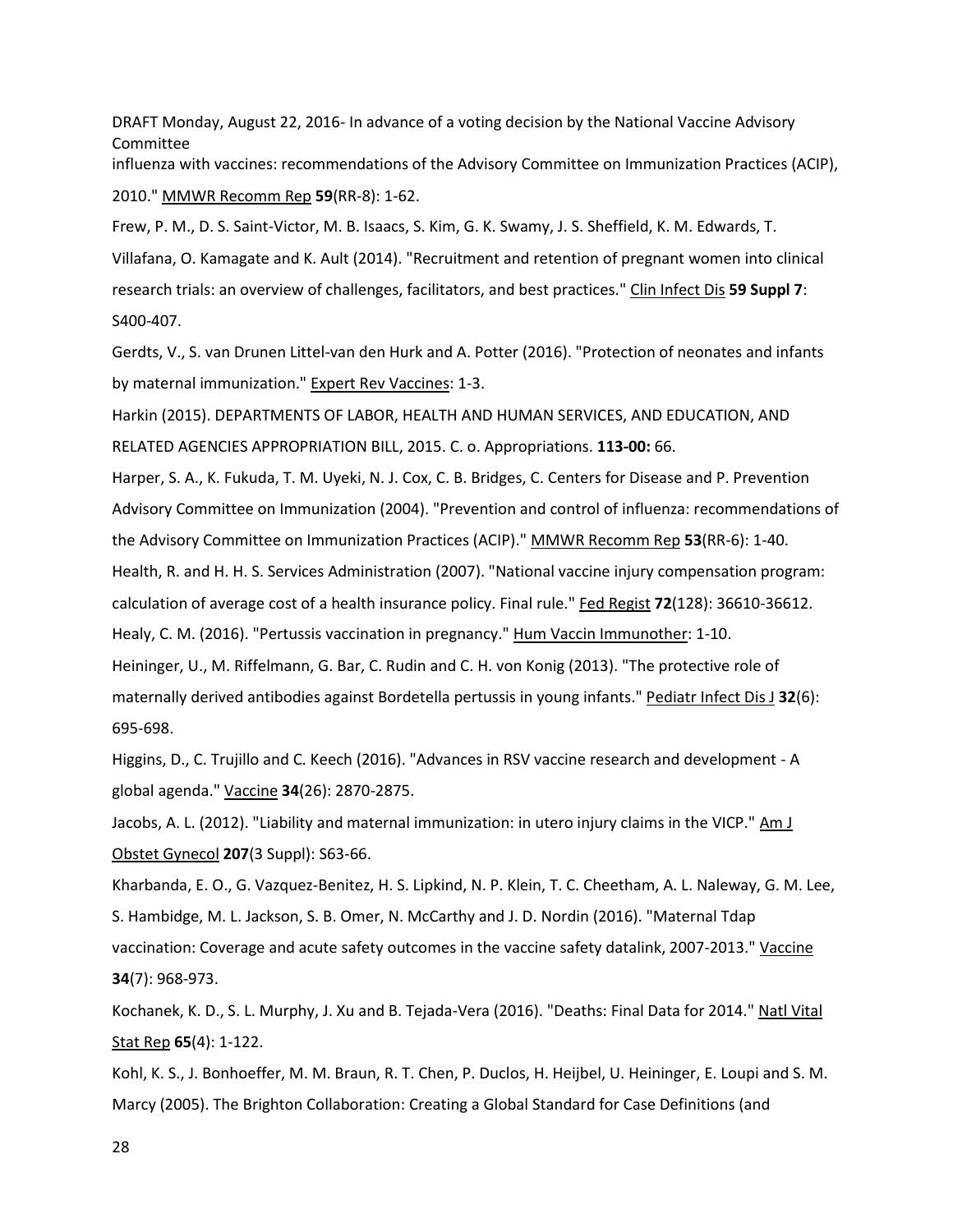Guidelines) for Adverse Events Following Immunization. Advances in Patient Safety: From Research to Implementation (Volume 2: Concepts and Methodology). K. Henriksen, J. B. Battles, E. S. Marks and D. I. Lewin. Rockville (MD).

Kohl, K. S., J. Gidudu, J. Bonhoeffer, M. M. Braun, M. Buettcher, R. T. Chen, B. Drammeh, P. Duclos, H. Heijbel, U. Heininger, E. Hummelman, T. Jefferson, B. Keller-Stanislawski, E. Loupi and S. M. Marcy (2007). "The development of standardized case definitions and guidelines for adverse events following immunization." Vaccine **25**(31): 5671-5674.

Lindsey, B., B. Kampmann and C. Jones (2013). "Maternal immunization as a strategy to decrease susceptibility to infection in newborn infants." Curr Opin Infect Dis **26**(3): 248-253.

Liu, L., S. Oza, D. Hogan, J. Perin, I. Rudan, J. E. Lawn, S. Cousens, C. Mathers and R. E. Black (2015). "Global, regional, and national causes of child mortality in 2000-13, with projections to inform post-2015 priorities: an updated systematic analysis." Lancet **385**(9966): 430-440.

(2016). "Preterm neonatal morbidity and mortality by gestational age: a contemporary cohort." Am J Manuck, T. A., M. M. Rice, J. L. Bailit, W. A. Grobman, U. M. Reddy, R. J. Wapner, J. M. Thorp, S. N. Caritis, M. Prasad, A. T. Tita, G. R. Saade, Y. Sorokin, D. J. Rouse, S. C. Blackwell, J. E. Tolosa, H. Eunice Kennedy Shriver National Institute of Child and N. Human Development Maternal-Fetal Medicine Units Obstet Gynecol **215**(1): 103 e101-103 e114.

McNeil, M. M., J. Gee, E. S. Weintraub, E. A. Belongia, G. M. Lee, J. M. Glanz, J. D. Nordin, N. P. Klein, R. Baxter, A. L. Naleway, L. A. Jackson, S. B. Omer, S. J. Jacobsen and F. DeStefano (2014). "The Vaccine Safety Datalink: successes and challenges monitoring vaccine safety." Vaccine **32**(42): 5390-5398.

 Miller, M. A. (2001). "Gender-based differences in the toxicity of pharmaceuticals--the Food and Drug Administration's perspective." Int J Toxicol **20**(3): 149-152.

Munoz, F. M., N. H. Bond, M. Maccato, P. Pinell, H. A. Hammill, G. K. Swamy, E. B. Walter, L. A. Jackson, J. A. Englund, M. S. Edwards, C. M. Healy, C. R. Petrie, J. Ferreira, J. B. Goll and C. J. Baker (2014). "Safety and immunogenicity of tetanus diphtheria and acellular pertussis (Tdap) immunization during pregnancy in mothers and infants: a randomized clinical trial." JAMA **311**(17): 1760-1769.

Munoz, F. M., L. O. Eckert, M. A. Katz, P. Lambach, J. R. Ortiz, J. Bauwens and J. Bonhoeffer (2015). "Key terms for the assessment of the safety of vaccines in pregnancy: Results of a global consultative process to initiate harmonization of adverse event definitions." Vaccine **33**(47): 6441-6452.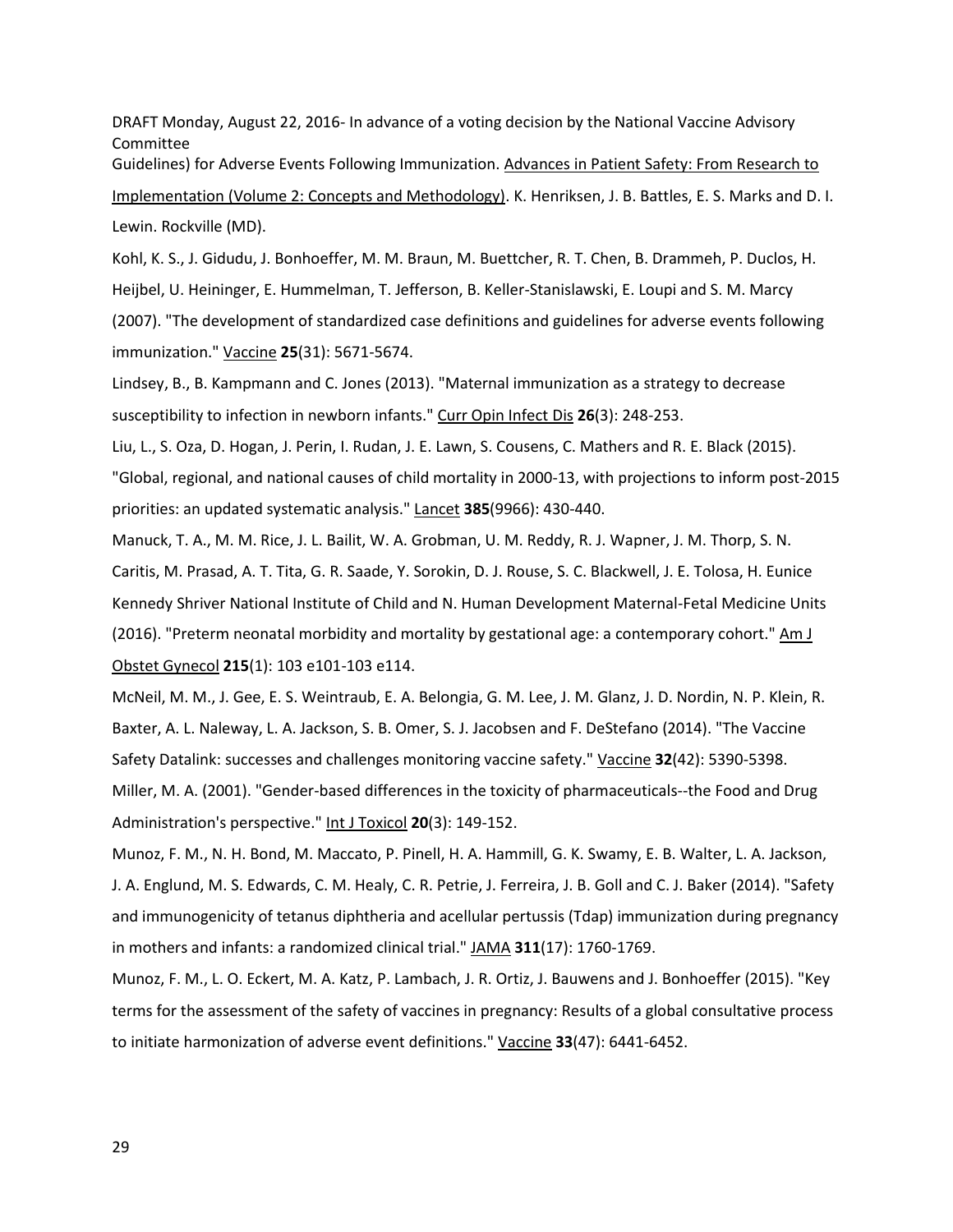National Center for, I. and D. Respiratory (2011). "General recommendations on immunization -- recommendations of the Advisory Committee on Immunization Practices (ACIP)." MMWR Recomm Rep **60**(2): 1-64.

National Vaccine Advisory, C. (2015). "The National Vaccine Advisory Committee: reducing patient and provider barriers to maternal immunizations: approved by the National Vaccine Advisory Committee on June 11, 2014." Public Health Rep **130**(1): 10-42.

Nguyen, M., R. Ball, K. Midthun and T. A. Lieu (2012). "The Food and Drug Administration's Post-Licensure Rapid Immunization Safety Monitoring program: strengthening the federal vaccine safety enterprise." Pharmacoepidemiol Drug Saf **21 Suppl 1**: 291-297.

Omer, S. B. and R. H. Beigi (2016). "Pregnancy in the Time of Zika: Addressing Barriers for Developing Vaccines and Other Measures for Pregnant Women." JAMA **315**(12): 1227-1228.

Omer, S. B., D. Goodman, M. C. Steinhoff, R. Rochat, K. P. Klugman, B. J. Stoll and U. Ramakrishnan

(2011). "Maternal influenza immunization and reduced likelihood of prematurity and small for gestational age births: a retrospective cohort study." PLoS Med **8**(5): e1000441.

Parms, T. A. (2016). "Surveillance snapshot: Department of Defense Global, Laboratory-Based Influenza Surveillance Program, 2014-2015 season." MSMR **23**(5): 20.

Pasquali, S. K., W. K. Lam, K. Chiswell, A. R. Kemper and J. S. Li (2012). "Status of the pediatric clinical trials enterprise: an analysis of the US ClinicalTrials.gov registry." Pediatrics **130**(5): e1269-1277.

PATH. (2016, June, 2016). "Respiratory syncytial virus (RSV) [Internet]." from

[http://www.path.org/vaccineresources/rsv.php.](http://www.path.org/vaccineresources/rsv.php)

PATH. (2016). "RSV Vaccine Snapshot [Internet]." Retrieved June 18, 2016, from

[http://www.path.org/vaccineresources/details.php?i=1562.](http://www.path.org/vaccineresources/details.php?i=1562)

Poehling, K. A., K. M. Edwards, M. R. Griffin, P. G. Szilagyi, M. A. Staat, M. K. Iwane, B. M. Snively, C. K. Suerken, C. B. Hall, G. A. Weinberg, S. S. Chaves, Y. Zhu, M. M. McNeal and C. B. Bridges (2013). "The burden of influenza in young children, 2004-2009." Pediatrics **131**(2): 207-216.

Poehling, K. A., K. M. Edwards, G. A. Weinberg, P. Szilagyi, M. A. Staat, M. K. Iwane, C. B. Bridges, C. G. Grijalva, Y. Zhu, D. I. Bernstein, G. Herrera, D. Erdman, C. B. Hall, R. Seither, M. R. Griffin and N. New Vaccine Surveillance (2006). "The underrecognized burden of influenza in young children." N Engl J Med **355**(1): 31-40.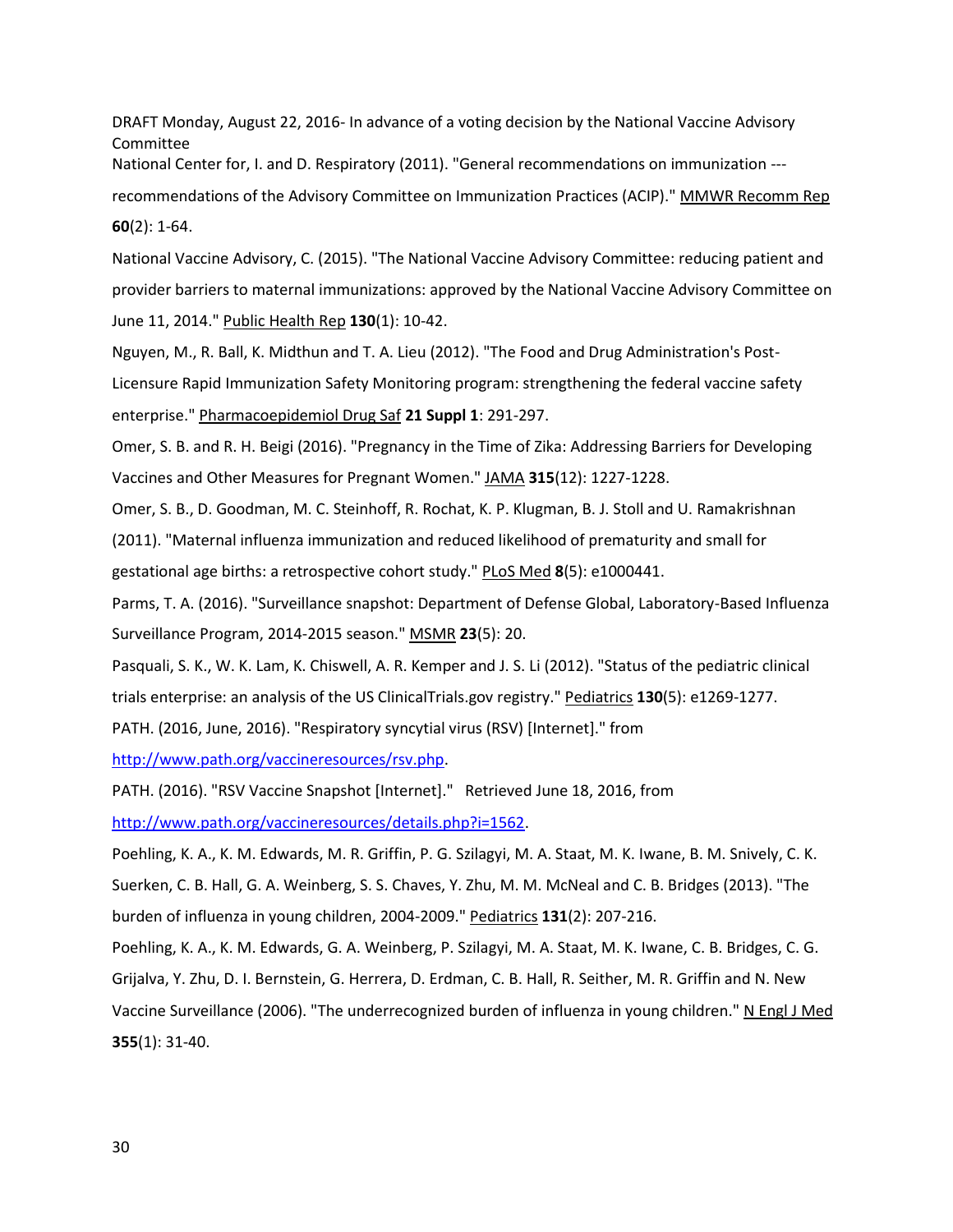women and sex analyses in late-phase clinical trials of new molecular entity drugs and biologics Poon, R., K. Khanijow, S. Umarjee, E. Fadiran, M. Yu, L. Zhang and A. Parekh (2013). "Participation of approved by the FDA in 2007-2009." J Womens Health (Larchmt) **22**(7): 604-616.

Regan, A. K., N. de Klerk, H. C. Moore, S. B. Omer, G. Shellam and P. V. Effler (2016). "Effect of Maternal Influenza Vaccination on Hospitalization for Respiratory Infections in Newborns: A Retrospective Cohort Study." Pediatr Infect Dis J.

Richards, J. L., C. Hansen, C. Bredfeldt, R. A. Bednarczyk, M. C. Steinhoff, D. Adjaye-Gbewonyo, K. Ault, M. Gallagher, W. Orenstein, R. L. Davis and S. B. Omer (2013). "Neonatal outcomes after antenatal influenza immunization during the 2009 H1N1 influenza pandemic: impact on preterm birth, birth weight, and small for gestational age birth." Clin Infect Dis **56**(9): 1216-1222.

Roberts, J. N. and M. F. Gruber (2015). "Regulatory considerations in the clinical development of vaccines indicated for use during pregnancy." Vaccine **33**(8): 966-972.

Rubin, F. A., M. Koso-Thomas, M. B. Isaacs, J. Piper, J. Read and M. Nesin (2015). "Maternal immunization efforts of the National Institutes of Health." Vaccine **33**(47): 6380-6387.

Rumore, M. M. (2016). "Medication Repurposing in Pediatric Patients: Teaching Old Drugs New Tricks." J Pediatr Pharmacol Ther **21**(1): 36-53.

 government tool for improved global biosurveillance: a review of 2009." BMC Public Health **11 Suppl 2**: Russell, K. L., J. Rubenstein, R. L. Burke, K. G. Vest, M. C. Johns, J. L. Sanchez, W. Meyer, M. M. Fukuda and D. L. Blazes (2011). "The Global Emerging Infection Surveillance and Response System (GEIS), a U.S. S2.

Saso, A. and B. Kampmann (2016). "Vaccination against respiratory syncytial virus in pregnancy: a suitable tool to combat global infant morbidity and mortality?" Lancet Infect Dis.

Schlaudecker, E. P., M. C. Steinhoff, S. B. Omer, M. M. McNeal, E. Roy, S. E. Arifeen, C. N. Dodd, R. Raqib, R. F. Breiman and K. Zaman (2013). "IgA and neutralizing antibodies to influenza a virus in human milk: a randomized trial of antenatal influenza immunization." PLoS One **8**(8): e70867.

Schofield, F. D., V. M. Tucker and G. R. Westbrook (1961). "Neonatal tetanus in New Guinea. Effect of active immunization in pregnancy." Br Med J **2**(5255): 785-789.

 Shakib, J. H., K. Korgenski, A. P. Presson, X. Sheng, M. W. Varner, A. T. Pavia and C. L. Byington (2016). Statement of Harry C. Shirkey, M. a. t. C. o. P. a. S. S., Commission on Drug Safety. (1963). "Influenza in Infants Born to Women Vaccinated During Pregnancy." Pediatrics **137**(6).